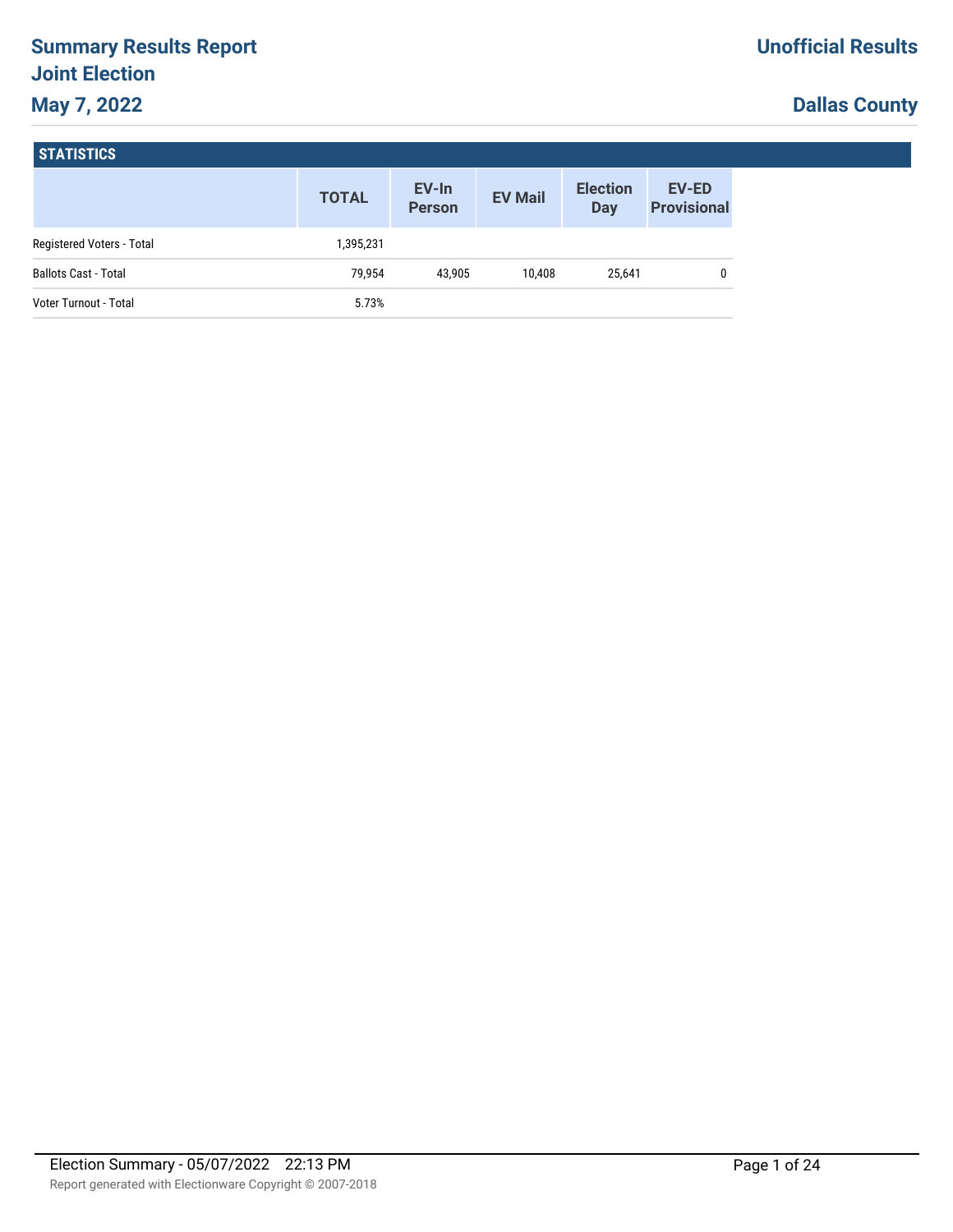**State of Texas Proposition 1**

Vote For 1

|                         | <b>TOTAL</b> | VOTE %  | EV-In<br><b>Person</b> | <b>EV Mail</b> | <b>Election</b><br>Day | <b>EV-ED</b><br><b>Provisional</b> |
|-------------------------|--------------|---------|------------------------|----------------|------------------------|------------------------------------|
| For                     | 67,963       | 87.19%  | 37,542                 | 8,773          | 21,648                 | 0                                  |
| Against                 | 9,988        | 12.81%  | 5,181                  | 1,391          | 3,416                  | 0                                  |
| <b>Total Votes Cast</b> | 77,951       | 100.00% | 42,723                 | 10,164         | 25,064                 | $\bf{0}$                           |

#### **State of Texas Proposition 2**

Vote For 1

|                         | <b>TOTAL</b> | VOTE %  | EV-In<br><b>Person</b> | <b>EV Mail</b> | <b>Election</b><br><b>Day</b> | <b>EV-ED</b><br><b>Provisional</b> |
|-------------------------|--------------|---------|------------------------|----------------|-------------------------------|------------------------------------|
| For                     | 67,425       | 85.72%  | 37,175                 | 8,538          | 21,712                        | 0                                  |
| Against                 | 11,231       | 14.28%  | 5,970                  | 1,713          | 3,548                         | $\mathbf 0$                        |
| <b>Total Votes Cast</b> | 78,656       | 100.00% | 43,145                 | 10,251         | 25,260                        | 0                                  |

# **Addison For Member of Council Addison**

Vote For 3

|                            | <b>TOTAL</b> | VOTE %  | EV-In<br><b>Person</b> | <b>EV Mail</b> | <b>Election</b><br><b>Day</b> | <b>EV-ED</b><br><b>Provisional</b> |
|----------------------------|--------------|---------|------------------------|----------------|-------------------------------|------------------------------------|
| Guillermo "GQ" Quintanilla | 407          | 29.24%  | 336                    | 60             | 11                            | 0                                  |
| Randy Smith                | 157          | 11.28%  | 118                    | 31             | 8                             | 0                                  |
| Darren Gardner             | 396          | 28.45%  | 326                    | 60             | 10                            | 0                                  |
| Eileen Resnik              | 432          | 31.03%  | 343                    | 75             | 14                            | 0                                  |
| <b>Total Votes Cast</b>    | 1,392        | 100.00% | 1,123                  | 226            | 43                            | 0                                  |

#### **Balch Springs For Member of Council, At Large, Place 2 Balch Springs**

|                         | <b>TOTAL</b> | <b>VOTE %</b> | EV-In<br><b>Person</b> | <b>EV Mail</b> | <b>Election</b><br><b>Day</b> | <b>EV-ED</b><br><b>Provisional</b> |
|-------------------------|--------------|---------------|------------------------|----------------|-------------------------------|------------------------------------|
| Angela Swann Singletary | 148          | 59.68%        | 124                    | 22             | 2                             |                                    |
| Johnny W. Adams         | 100          | 40.32%        | 86                     | 12             | 2                             |                                    |
| <b>Total Votes Cast</b> | 248          | 100.00%       | 210                    | 34             | 4                             | 0                                  |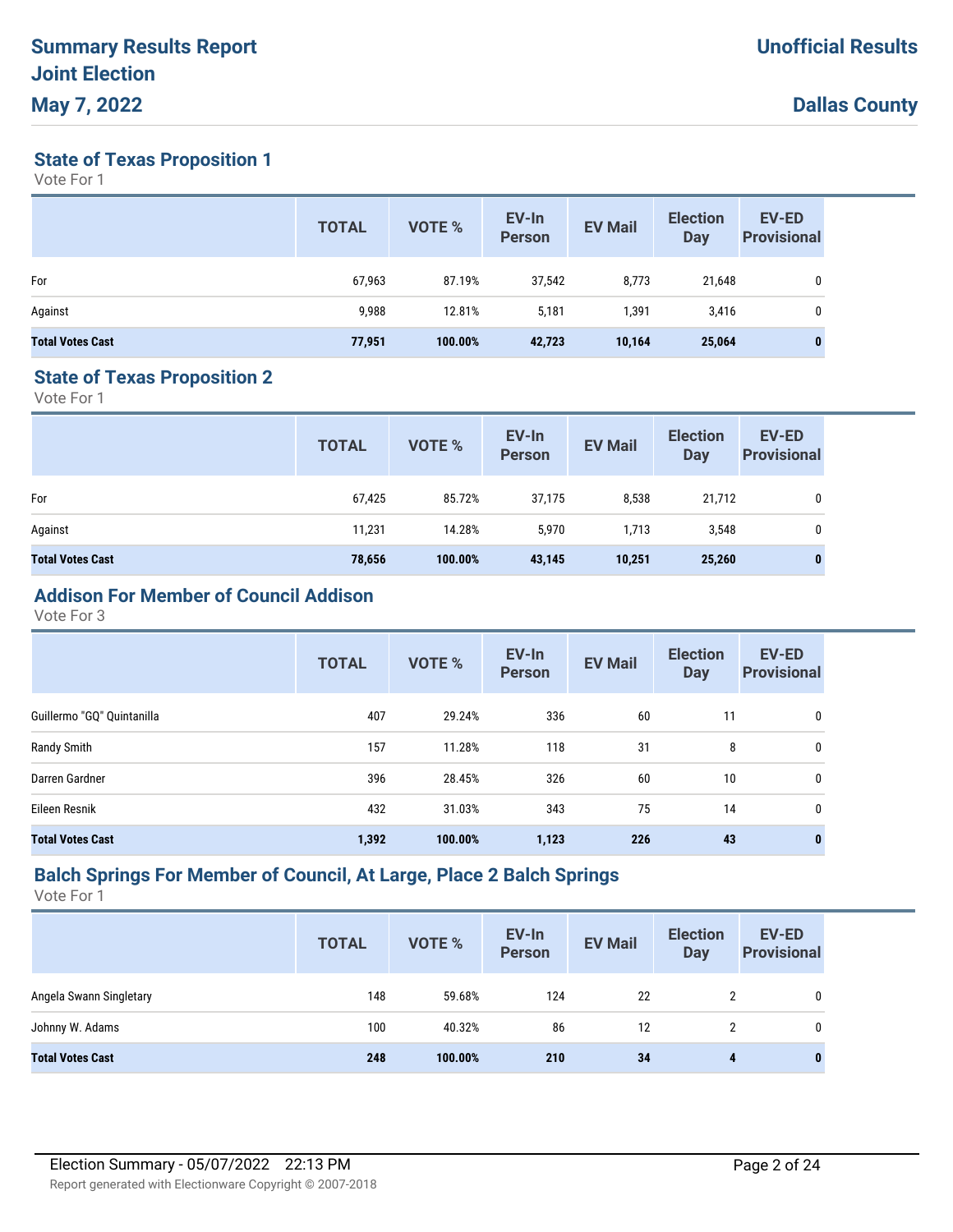#### **Balch Springs For Member of Council, Single Member District, Place 4 Balch Springs District** Vote For 1

|                         | <b>TOTAL</b> | VOTE %  | EV-In<br>Person | <b>EV Mail</b> | <b>Election</b><br><b>Day</b> | EV-ED<br><b>Provisional</b> |
|-------------------------|--------------|---------|-----------------|----------------|-------------------------------|-----------------------------|
| Dawn Segroves           | 21           | 52.50%  | 14              |                | 0                             |                             |
| <b>BK Patel</b>         | 19           | 47.50%  | 18              |                | 0                             |                             |
| <b>Total Votes Cast</b> | 40           | 100.00% | 32              | 8              | $\bf{0}$                      | 0                           |

#### **Balch Springs For Member of Council, Single Member District, Place 6 Balch Springs District** Vote For 1

|                         | <b>TOTAL</b> | VOTE %  | EV-In<br><b>Person</b> | <b>EV Mail</b> | <b>Election</b><br>Day | <b>EV-ED</b><br><b>Provisional</b> |
|-------------------------|--------------|---------|------------------------|----------------|------------------------|------------------------------------|
| Elishima S. Myles       | 45           | 55.56%  | 40                     | 4              |                        | 0                                  |
| Meg Comstock            | 36           | 44.44%  | 33                     | 3              | 0                      | 0                                  |
| <b>Total Votes Cast</b> | 81           | 100.00% | 73                     |                |                        | $\bf{0}$                           |

### **Balch Springs Proposition A**

Vote For 1

|                         | <b>TOTAL</b> | VOTE %  | EV-In<br>Person | <b>EV Mail</b> | <b>Election</b><br><b>Day</b> | <b>EV-ED</b><br><b>Provisional</b> |
|-------------------------|--------------|---------|-----------------|----------------|-------------------------------|------------------------------------|
| For                     | 178          | 70.63%  | 145             | 30             | 3                             | 0                                  |
| Against                 | 74           | 29.37%  | 64              | 9              |                               | 0                                  |
| <b>Total Votes Cast</b> | 252          | 100.00% | 209             | 39             | 4                             |                                    |

## **Balch Springs Proposition B**

|                         | <b>TOTAL</b> | VOTE %  | EV-In<br>Person | <b>EV Mail</b> | <b>Election</b><br><b>Day</b> | <b>EV-ED</b><br><b>Provisional</b> |
|-------------------------|--------------|---------|-----------------|----------------|-------------------------------|------------------------------------|
| For                     | 127          | 50.60%  | 108             | 16             | 3                             | 0                                  |
| Against                 | 124          | 49.40%  | 100             | 23             |                               | 0                                  |
| <b>Total Votes Cast</b> | 251          | 100.00% | 208             | 39             | 4                             | $\bf{0}$                           |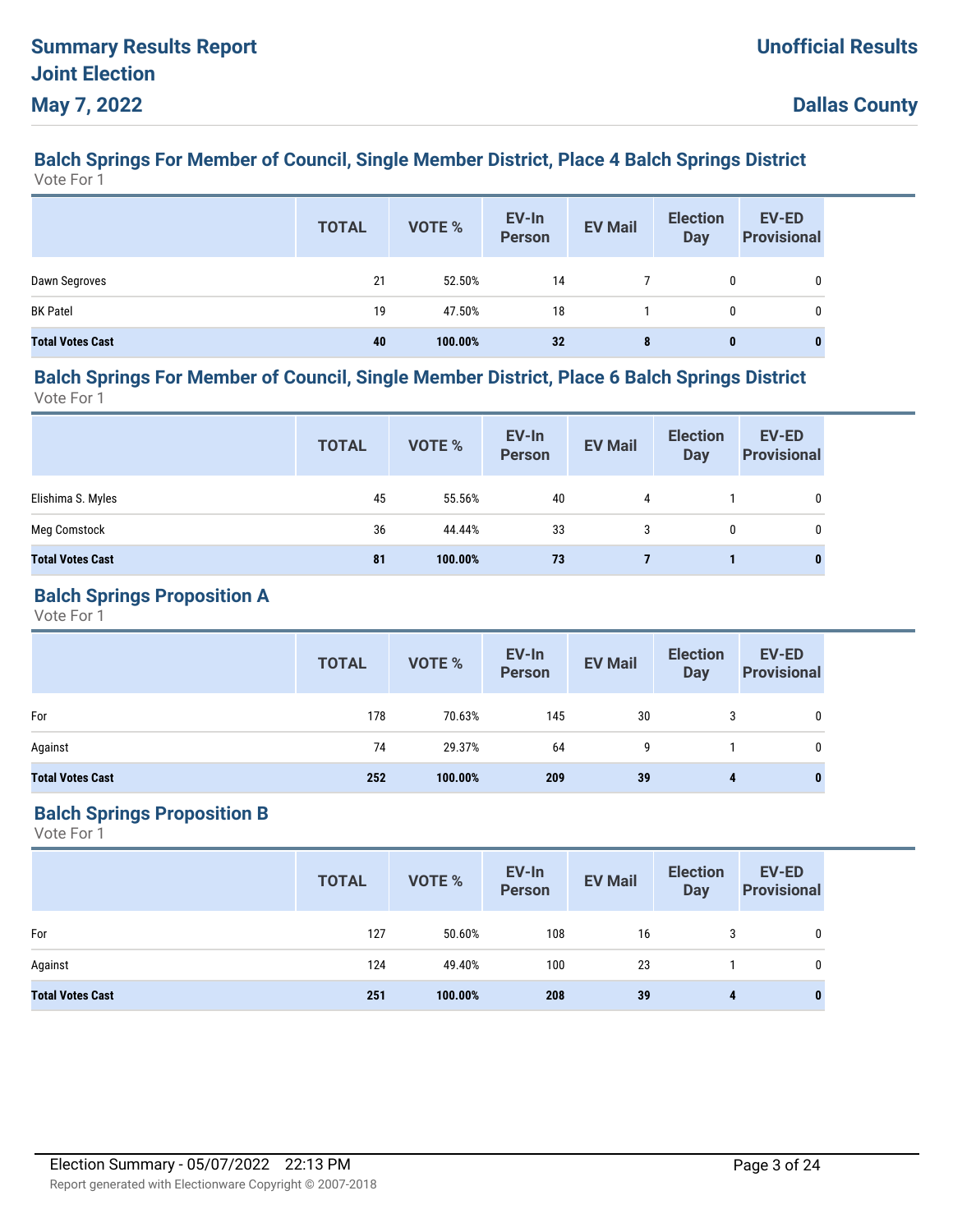**Balch Springs Proposition C**

Vote For 1

|                         | <b>TOTAL</b> | VOTE %  | EV-In<br>Person | <b>EV Mail</b> | <b>Election</b><br><b>Day</b> | <b>EV-ED</b><br><b>Provisional</b> |
|-------------------------|--------------|---------|-----------------|----------------|-------------------------------|------------------------------------|
| For                     | 195          | 76.77%  | 161             | 30             | 4                             | 0                                  |
| Against                 | 59           | 23.23%  | 50              | 9              | $\mathbf{0}$                  | 0                                  |
| <b>Total Votes Cast</b> | 254          | 100.00% | 211             | 39             | 4                             | 0                                  |

#### **Balch Springs Proposition D**

Vote For 1

|                         | <b>TOTAL</b> | VOTE %  | EV-In<br>Person | <b>EV Mail</b> | <b>Election</b><br>Day | <b>EV-ED</b><br><b>Provisional</b> |
|-------------------------|--------------|---------|-----------------|----------------|------------------------|------------------------------------|
| For                     | 212          | 83.46%  | 175             | 34             | 3                      | 0                                  |
| Against                 | 42           | 16.54%  | 36              | 5              |                        | 0                                  |
| <b>Total Votes Cast</b> | 254          | 100.00% | 211             | 39             | 4                      | $\bf{0}$                           |

## **Balch Springs Proposition E**

Vote For 1

|                         | <b>TOTAL</b> | VOTE %  | EV-In<br>Person | <b>EV Mail</b> | <b>Election</b><br>Day | <b>EV-ED</b><br><b>Provisional</b> |
|-------------------------|--------------|---------|-----------------|----------------|------------------------|------------------------------------|
| For                     | 208          | 81.89%  | 171             | 33             | 4                      | 0                                  |
| Against                 | 46           | 18.11%  | 40              | b              | 0                      | 0                                  |
| <b>Total Votes Cast</b> | 254          | 100.00% | 211             | 39             | 4                      | 0                                  |

## **Balch Springs Proposition F**

|                         | <b>TOTAL</b> | VOTE %  | EV-In<br>Person | <b>EV Mail</b> | <b>Election</b><br><b>Day</b> | EV-ED<br><b>Provisional</b> |
|-------------------------|--------------|---------|-----------------|----------------|-------------------------------|-----------------------------|
| For                     | 140          | 55.12%  | 115             | 21             | 4                             | $\mathbf{0}$                |
| Against                 | 114          | 44.88%  | 96              | 18             | $\mathbf{0}$                  | 0                           |
| <b>Total Votes Cast</b> | 254          | 100.00% | 211             | 39             | 4                             | 0                           |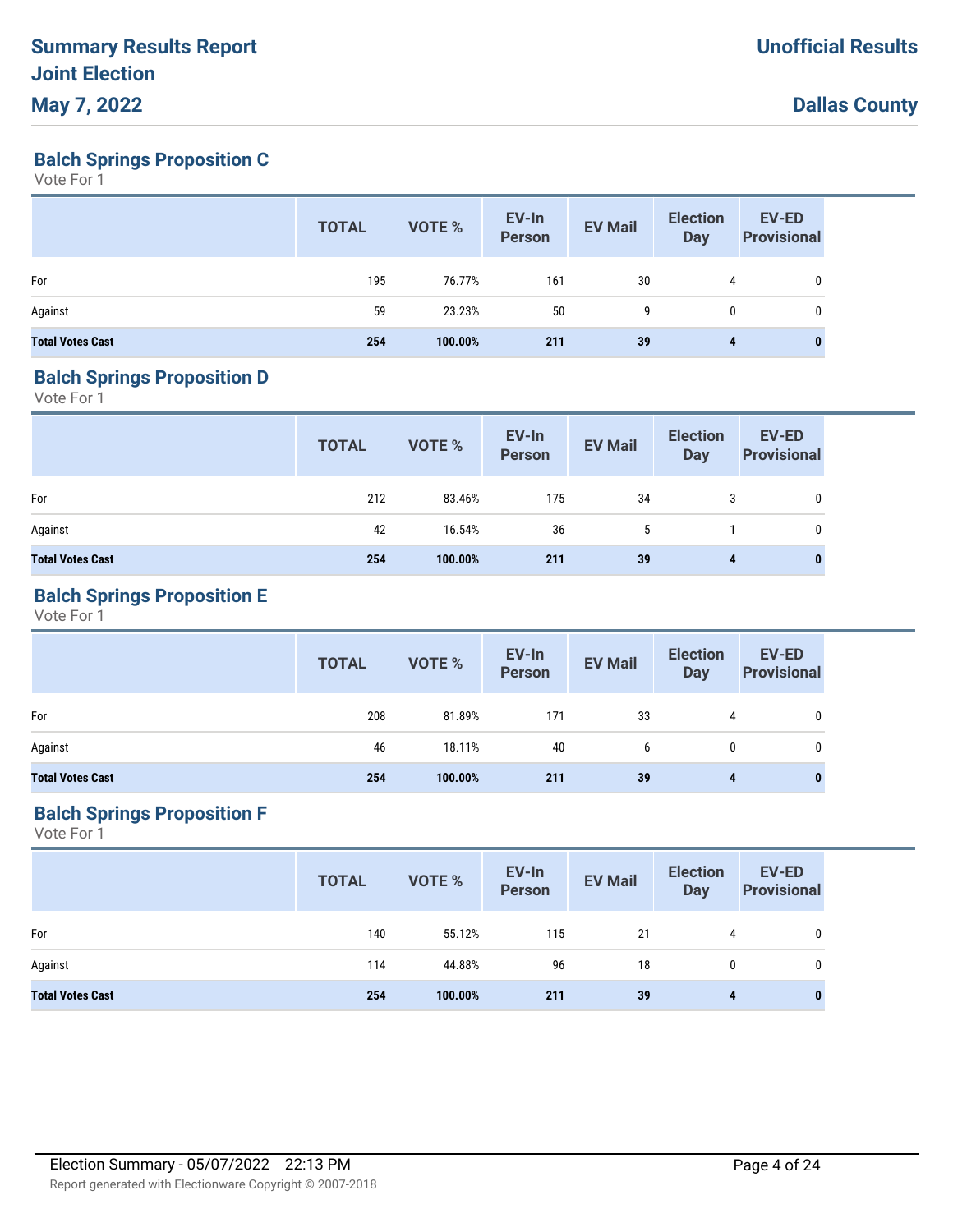**Balch Springs Proposition G**

Vote For 1

|                         | <b>TOTAL</b> | VOTE %  | EV-In<br><b>Person</b> | <b>EV Mail</b> | <b>Election</b><br><b>Day</b> | EV-ED<br><b>Provisional</b> |
|-------------------------|--------------|---------|------------------------|----------------|-------------------------------|-----------------------------|
| For                     | 216          | 84.38%  | 181                    | 32             | 3                             | 0                           |
| Against                 | 40           | 15.62%  | 32                     |                |                               | 0                           |
| <b>Total Votes Cast</b> | 256          | 100.00% | 213                    | 39             | 4                             | $\bf{0}$                    |

#### **Balch Springs Proposition H**

Vote For 1

|                         | <b>TOTAL</b> | VOTE %  | EV-In<br>Person | <b>EV Mail</b> | <b>Election</b><br>Day | <b>EV-ED</b><br><b>Provisional</b> |
|-------------------------|--------------|---------|-----------------|----------------|------------------------|------------------------------------|
| For                     | 135          | 53.36%  | 118             | 16             |                        | 0                                  |
| Against                 | 118          | 46.64%  | 93              | -22            | 3                      | 0                                  |
| <b>Total Votes Cast</b> | 253          | 100.00% | 211             | 38             | 4                      | 0                                  |

## **Balch Springs Proposition I**

Vote For 1

|                         | <b>TOTAL</b> | VOTE %  | EV-In<br>Person | <b>EV Mail</b> | <b>Election</b><br>Day | <b>EV-ED</b><br><b>Provisional</b> |
|-------------------------|--------------|---------|-----------------|----------------|------------------------|------------------------------------|
| For                     | 132          | 51.97%  | 113             | 17             | $\mathbf{2}^{\prime}$  | 0                                  |
| Against                 | 122          | 48.03%  | 98              | 22             |                        | 0                                  |
| <b>Total Votes Cast</b> | 254          | 100.00% | 211             | 39             | 4                      | 0                                  |

## **Balch Springs Proposition J**

|                         | <b>TOTAL</b> | VOTE %  | EV-In<br>Person | <b>EV Mail</b> | <b>Election</b><br>Day | <b>EV-ED</b><br><b>Provisional</b> |
|-------------------------|--------------|---------|-----------------|----------------|------------------------|------------------------------------|
| For                     | 182          | 72.22%  | 150             | 30             | 2                      | $\mathbf 0$                        |
| Against                 | 70           | 27.78%  | 59              | 9              | 2                      | 0                                  |
| <b>Total Votes Cast</b> | 252          | 100.00% | 209             | 39             | 4                      | 0                                  |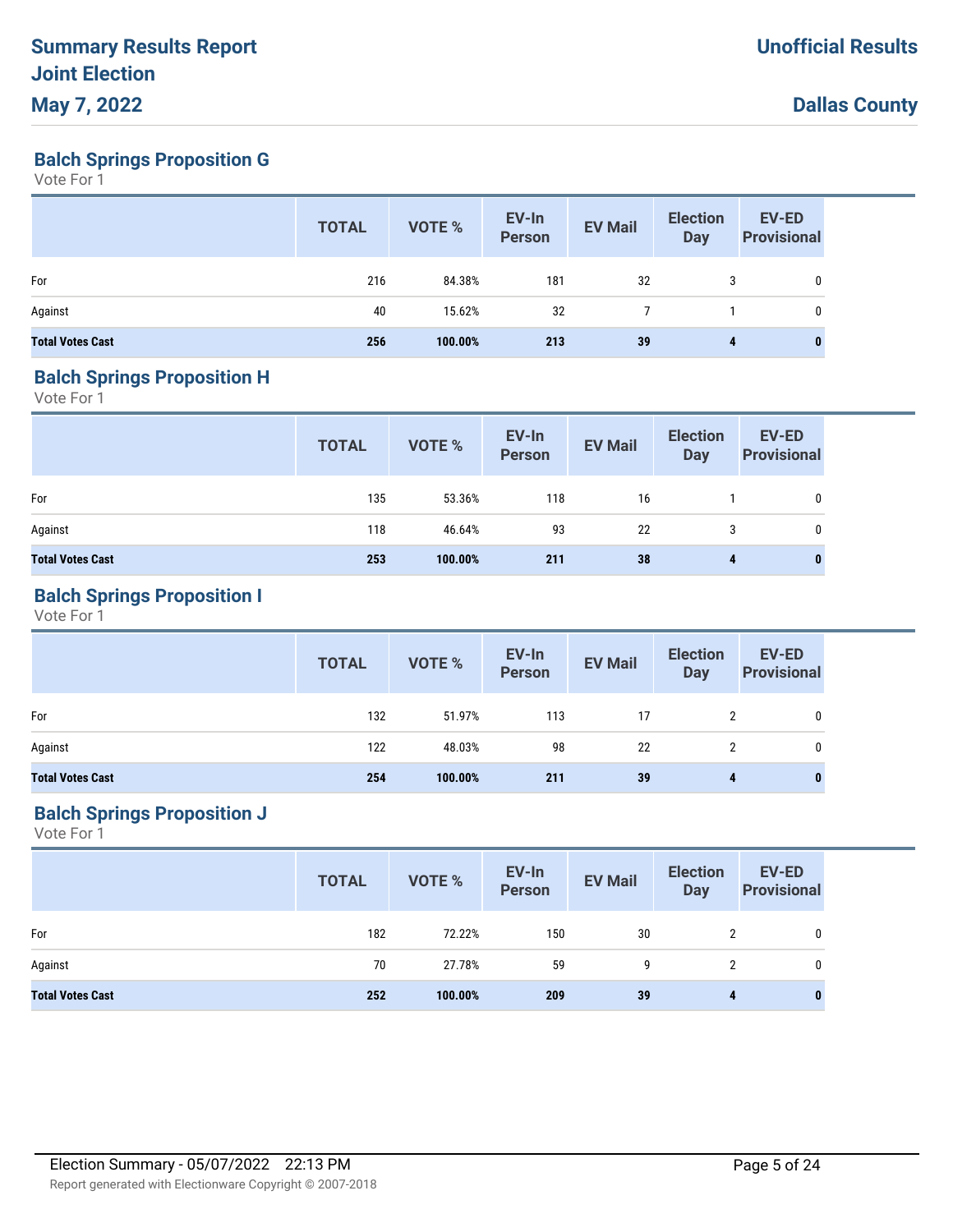**Balch Springs Proposition K**

Vote For 1

|                         | <b>TOTAL</b> | VOTE %  | EV-In<br>Person | <b>EV Mail</b> | <b>Election</b><br><b>Day</b> | EV-ED<br><b>Provisional</b> |
|-------------------------|--------------|---------|-----------------|----------------|-------------------------------|-----------------------------|
| For                     | 209          | 82.61%  | 172             | 33             | 4                             | 0                           |
| Against                 | 44           | 17.39%  | 39              | 5              | $\mathbf 0$                   | 0                           |
| <b>Total Votes Cast</b> | 253          | 100.00% | 211             | 38             | 4                             | 0                           |

#### **Balch Springs Proposition L**

Vote For 1

|                         | <b>TOTAL</b> | VOTE %  | EV-In<br>Person | <b>EV Mail</b> | <b>Election</b><br>Day | <b>EV-ED</b><br><b>Provisional</b> |
|-------------------------|--------------|---------|-----------------|----------------|------------------------|------------------------------------|
| For                     | 205          | 82.00%  | 168             | 34             | 3                      | 0                                  |
| Against                 | 45           | 18.00%  | 40              | 5              | 0                      | 0                                  |
| <b>Total Votes Cast</b> | 250          | 100.00% | 208             | 39             | 3                      | $\bf{0}$                           |

## **Balch Springs Proposition M**

Vote For 1

|                         | <b>TOTAL</b> | VOTE %  | EV-In<br>Person | <b>EV Mail</b> | <b>Election</b><br>Day | <b>EV-ED</b><br><b>Provisional</b> |
|-------------------------|--------------|---------|-----------------|----------------|------------------------|------------------------------------|
| For                     | 172          | 68.80%  | 142             | 27             |                        | 0                                  |
| Against                 | 78           | 31.20%  | 67              | 11             | 0                      | 0                                  |
| <b>Total Votes Cast</b> | 250          | 100.00% | 209             | 38             | 3                      | $\bf{0}$                           |

## **Balch Springs Proposition N**

|                         | <b>TOTAL</b> | VOTE %  | EV-In<br>Person | <b>EV Mail</b> | <b>Election</b><br><b>Day</b> | <b>EV-ED</b><br><b>Provisional</b> |
|-------------------------|--------------|---------|-----------------|----------------|-------------------------------|------------------------------------|
| For                     | 148          | 58.96%  | 127             | 17             | 4                             | 0                                  |
| Against                 | 103          | 41.04%  | 81              | 22             | 0                             | 0                                  |
| <b>Total Votes Cast</b> | 251          | 100.00% | 208             | 39             | 4                             | $\bf{0}$                           |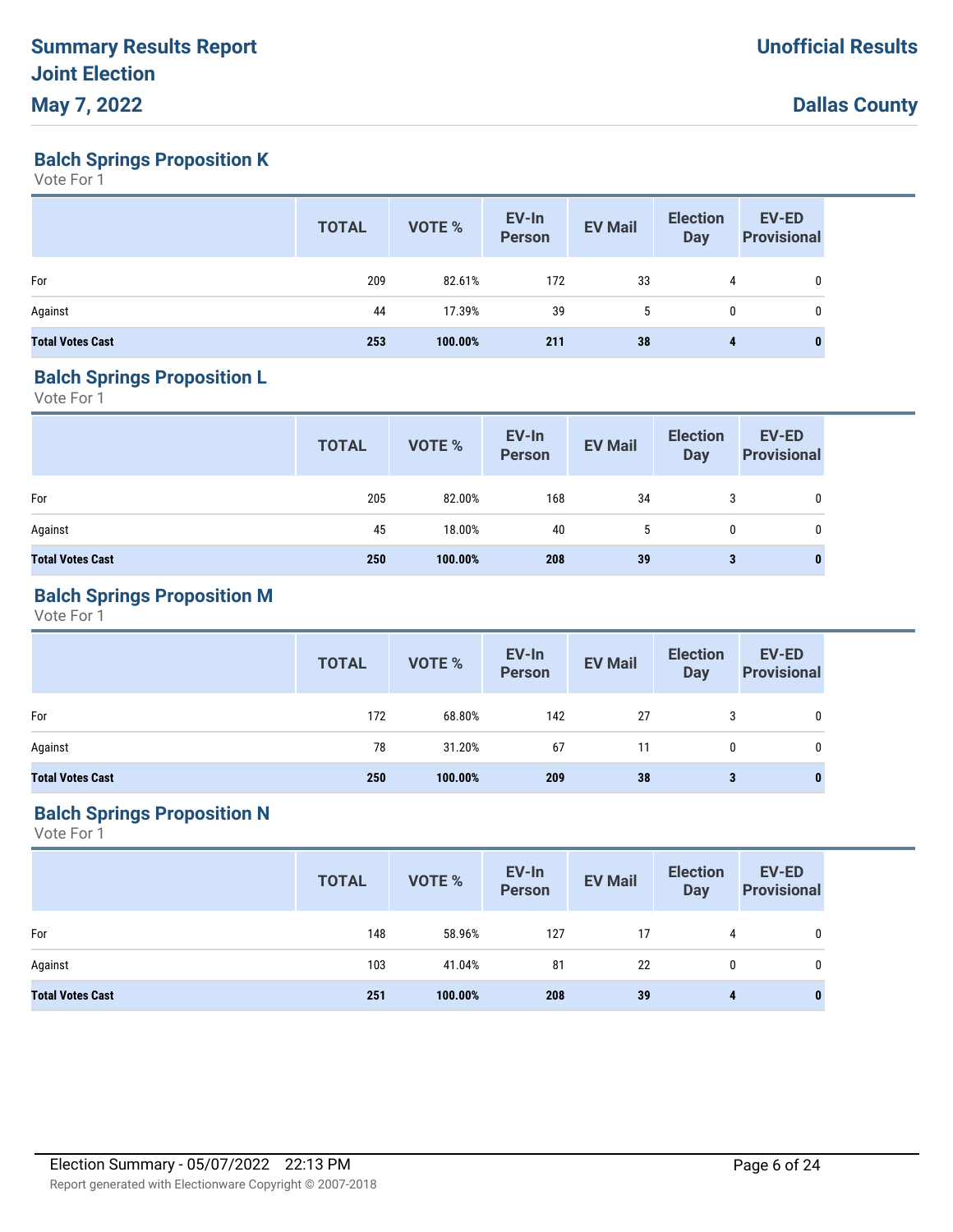# **Carrollton For Member of Council, Mayor - Unexpired Term Carrollton**

Vote For 1

|                         | <b>TOTAL</b> | <b>VOTE %</b> | EV-In<br><b>Person</b> | <b>EV Mail</b> | <b>Election</b><br>Day | EV-ED<br><b>Provisional</b> |
|-------------------------|--------------|---------------|------------------------|----------------|------------------------|-----------------------------|
| <b>Steve Babick</b>     | 1,035        | 61.32%        | 746                    | 208            | 81                     | 0                           |
| Pat Cochran             | 653          | 38.68%        | 514                    | 89             | 50                     | 0                           |
| <b>Total Votes Cast</b> | 1,688        | 100.00%       | 1,260                  | 297            | 131                    | 0                           |

## **Carrollton For Member of Council, Place 1 - Unexpired Term Carrollton**

Vote For 1

|                         | <b>TOTAL</b> | VOTE %  | EV-In<br>Person | <b>EV Mail</b> | <b>Election</b><br><b>Day</b> | <b>EV-ED</b><br><b>Provisional</b> |
|-------------------------|--------------|---------|-----------------|----------------|-------------------------------|------------------------------------|
| Sem Habtemariam         | 702          | 44.46%  | 520             | 122            | 60                            | 0                                  |
| Christopher Axberg      | 877          | 55.54%  | 668             | 147            | 62                            | 0                                  |
| <b>Total Votes Cast</b> | 1,579        | 100.00% | 1,188           | 269            | 122                           | 0                                  |

## **Carrollton For Member of Council, Place 3 - Unexpired Term Carrollton**

Vote For 1

|                         | <b>TOTAL</b> | <b>VOTE %</b> | EV-In<br><b>Person</b> | <b>EV Mail</b> | <b>Election</b><br><b>Day</b> | <b>EV-ED</b><br><b>Provisional</b> |
|-------------------------|--------------|---------------|------------------------|----------------|-------------------------------|------------------------------------|
| Richard Fleming         | 729          | 45.42%        | 544                    | 143            | 42                            | 0                                  |
| Daisy Palomo            | 638          | 39.75%        | 490                    | 85             | 63                            | 0                                  |
| Nikki Ellis             | 238          | 14.83%        | 167                    | 45             | 26                            | 0                                  |
| <b>Total Votes Cast</b> | 1,605        | 100.00%       | 1,201                  | 273            | 131                           |                                    |

#### **Cockrell Hill Mayor Cockrell Hill**

|                         | <b>TOTAL</b> | <b>VOTE %</b> | EV-In<br>Person | <b>EV Mail</b> | <b>Election</b><br><b>Day</b> | EV-ED<br><b>Provisional</b> |
|-------------------------|--------------|---------------|-----------------|----------------|-------------------------------|-----------------------------|
| Luis David Carrera      | 89           | 100.00%       | 31              |                | 56                            | 0                           |
| <b>Total Votes Cast</b> | 89           | 100.00%       | 31              |                | 56                            |                             |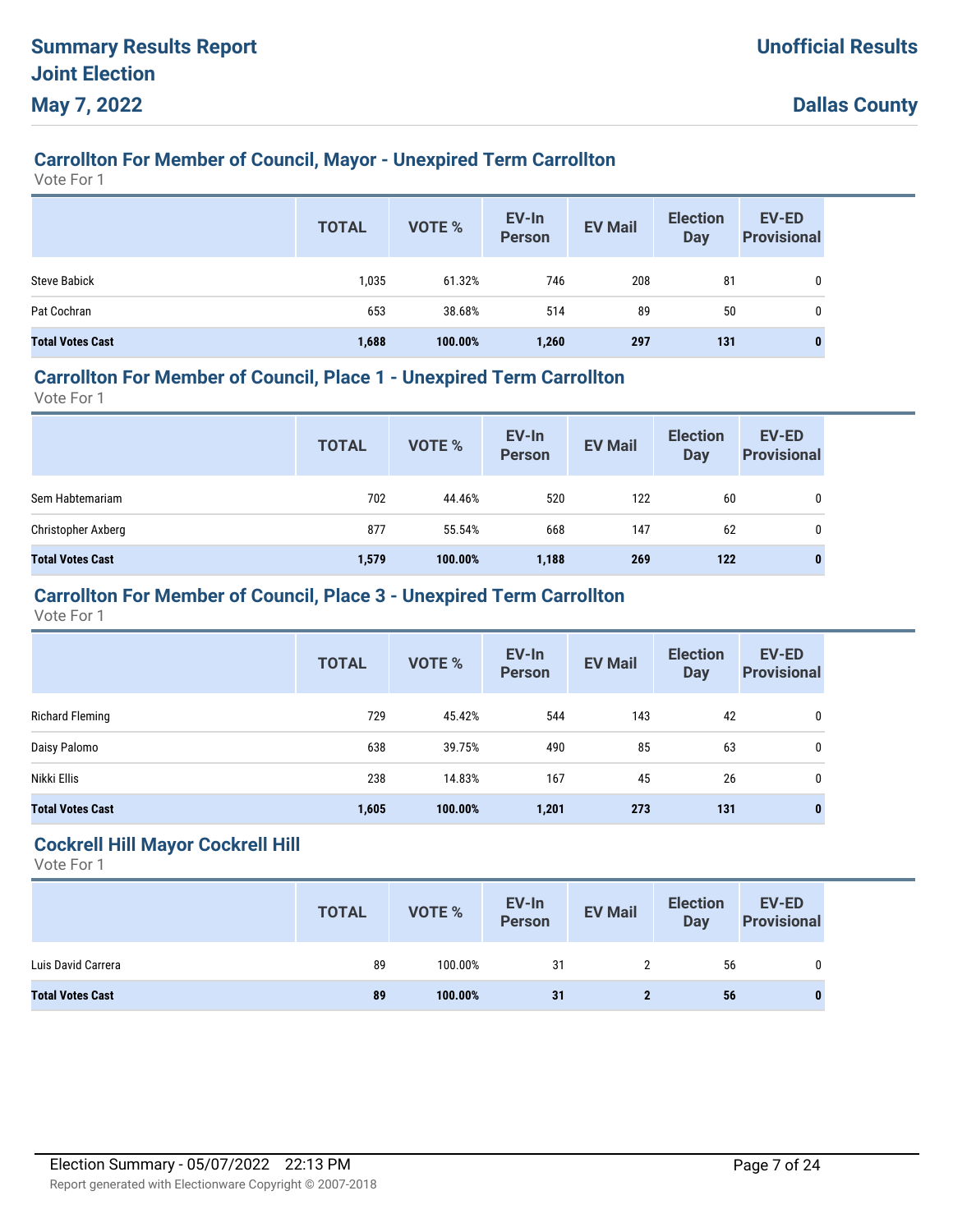## **Cockrell Hill For Member of Council, Place 1 Cockrell Hill**

Vote For 1

|                         | <b>TOTAL</b> | VOTE %  | EV-In<br>Person | <b>EV Mail</b> | <b>Election</b><br><b>Day</b> | EV-ED<br><b>Provisional</b> |
|-------------------------|--------------|---------|-----------------|----------------|-------------------------------|-----------------------------|
| Miriam Rodriguez        | 76           | 100.00% | 27              | 2              | 47                            |                             |
| <b>Total Votes Cast</b> | 76           | 100.00% | 27              |                | 47                            | 0                           |

### **Cockrell Hill For Member of Council, Place 2 Cockrell Hill**

Vote For 1

|                         | <b>TOTAL</b> | VOTE %  | EV-In<br>Person | <b>EV Mail</b> | <b>Election</b><br>Day | <b>EV-ED</b><br><b>Provisional</b> |
|-------------------------|--------------|---------|-----------------|----------------|------------------------|------------------------------------|
| Sam Rodriguez           | 44           | 40.74%  | 16              | 0              | 28                     | 0                                  |
| Rene Hudson             | 64           | 59.26%  | 23              | $\overline{2}$ | 39                     | 0                                  |
| <b>Total Votes Cast</b> | 108          | 100.00% | 39              | $\mathbf{2}$   | 67                     | 0                                  |

#### **Desoto Mayor Desoto**

Vote For 1

|                         | <b>TOTAL</b> | <b>VOTE %</b> | EV-In<br>Person | <b>EV Mail</b> | <b>Election</b><br>Day | EV-ED<br><b>Provisional</b> |
|-------------------------|--------------|---------------|-----------------|----------------|------------------------|-----------------------------|
| Rachel L. Proctor       | 2,568        | 87.79%        | 2,047           | 361            | 160                    | 0                           |
| Trace L. Henderson      | 357          | 12.21%        | 268             | 55             | 34                     | 0                           |
| <b>Total Votes Cast</b> | 2,925        | 100.00%       | 2,315           | 416            | 194                    | 0                           |

#### **Desoto For Member of Council, Place 3 Desoto**

|                         | <b>TOTAL</b> | VOTE %  | EV-In<br>Person | <b>EV Mail</b> | <b>Election</b><br>Day | EV-ED<br><b>Provisional</b> |
|-------------------------|--------------|---------|-----------------|----------------|------------------------|-----------------------------|
| Nicole Raphiel          | 2,656        | 100.00% | 2,117           | 375            | 164                    | 0                           |
| <b>Total Votes Cast</b> | 2,656        | 100.00% | 2,117           | 375            | 164                    |                             |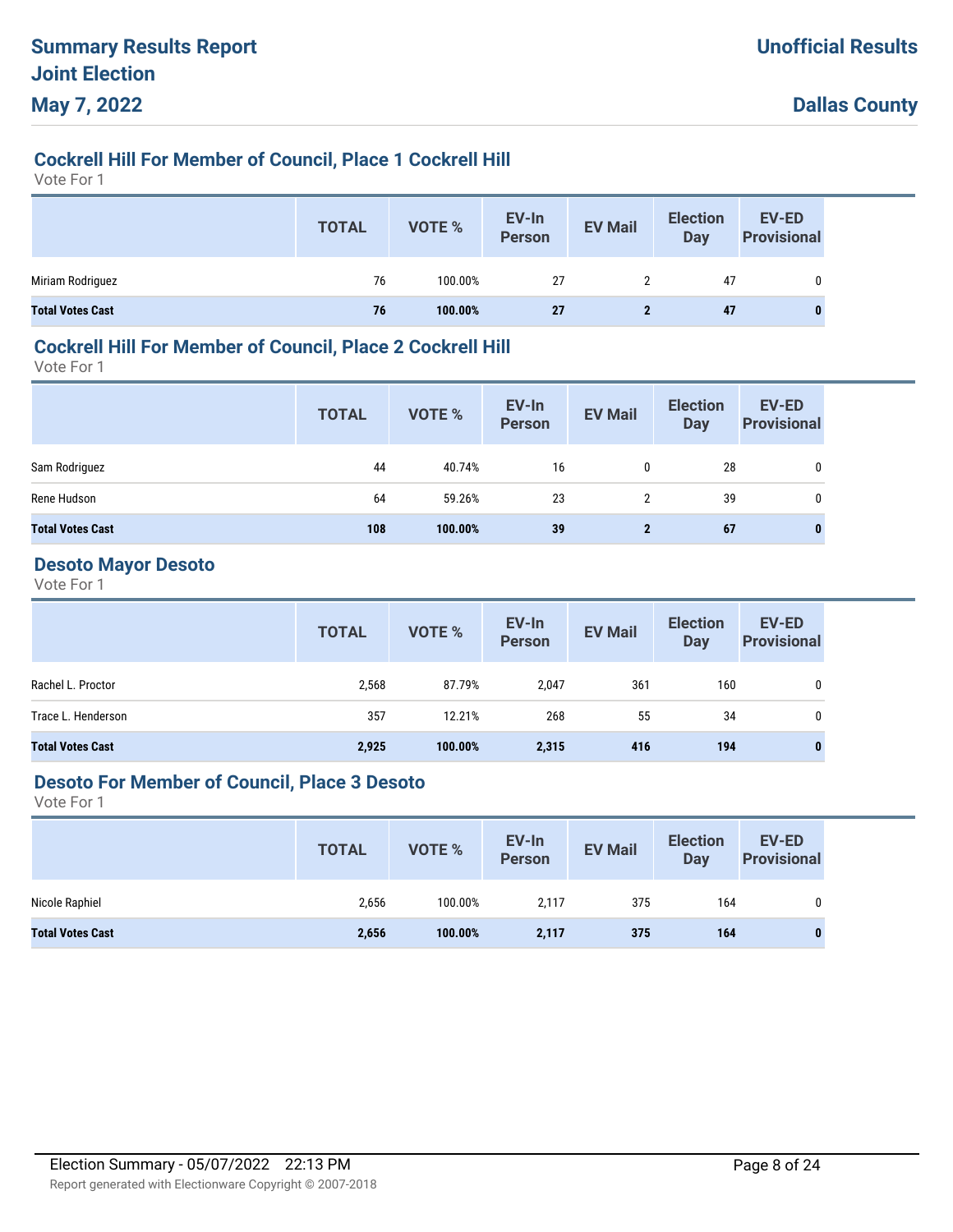## **Desoto For Member of Council, Place 5 Desoto**

Vote For 1

|                         | <b>TOTAL</b> | <b>VOTE %</b> | EV-In<br><b>Person</b> | <b>EV Mail</b> | <b>Election</b><br><b>Day</b> | EV-ED<br><b>Provisional</b> |
|-------------------------|--------------|---------------|------------------------|----------------|-------------------------------|-----------------------------|
| Debrah North            | 1,145        | 40.06%        | 833                    | 227            | 85                            | $\mathbf{0}$                |
| Dinah Marks             | 1,713        | 59.94%        | 1,439                  | 174            | 100                           |                             |
| <b>Total Votes Cast</b> | 2,858        | 100.00%       | 2,272                  | 401            | 185                           |                             |

#### **Duncanville Mayor Duncanville**

Vote For 1

|                         | <b>TOTAL</b> | VOTE %  | EV-In<br><b>Person</b> | <b>EV Mail</b> | <b>Election</b><br><b>Day</b> | <b>EV-ED</b><br><b>Provisional</b> |
|-------------------------|--------------|---------|------------------------|----------------|-------------------------------|------------------------------------|
| Erika Browning          | 504          | 24.21%  | 432                    | 35             | 37                            | 0                                  |
| Mark D. Cooks           | 766          | 36.79%  | 645                    | 93             | 28                            | 0                                  |
| LaVaughn Washington     | 60           | 2.88%   | 42                     | 13             | 5                             | 0                                  |
| Barry L. Gordon         | 752          | 36.12%  | 642                    | 87             | 23                            | 0                                  |
| <b>Total Votes Cast</b> | 2,082        | 100.00% | 1,761                  | 228            | 93                            | $\bf{0}$                           |

## **Duncanville For Member of Council, District 2 Duncanville District 02**

Vote For 1

|                         | <b>TOTAL</b> | <b>VOTE %</b> | EV-In<br><b>Person</b> | <b>EV Mail</b> | <b>Election</b><br><b>Day</b> | <b>EV-ED</b><br><b>Provisional</b> |
|-------------------------|--------------|---------------|------------------------|----------------|-------------------------------|------------------------------------|
| Don McBurnett           | 222          | 51.63%        | 184                    | 33             | 5                             | 0                                  |
| Nancy Gutierrez         | 208          | 48.37%        | 179                    | 15             | 14                            | 0                                  |
| <b>Total Votes Cast</b> | 430          | 100.00%       | 363                    | 48             | 19                            | 0                                  |

## **Duncanville For Member of Council, District 4 Duncanville District 04**

|                         | <b>TOTAL</b> | <b>VOTE %</b> | EV-In<br><b>Person</b> | <b>EV Mail</b> | <b>Election</b><br><b>Day</b> | <b>EV-ED</b><br><b>Provisional</b> |
|-------------------------|--------------|---------------|------------------------|----------------|-------------------------------|------------------------------------|
| Karen Cherry            | 369          | 76.24%        | 316                    | 38             | 15                            | 0                                  |
| Brenda O'Brien          | 115          | 23.76%        | 93                     | 17             | 5                             | $\mathbf{0}$                       |
| <b>Total Votes Cast</b> | 484          | 100.00%       | 409                    | 55             | 20                            | $\bf{0}$                           |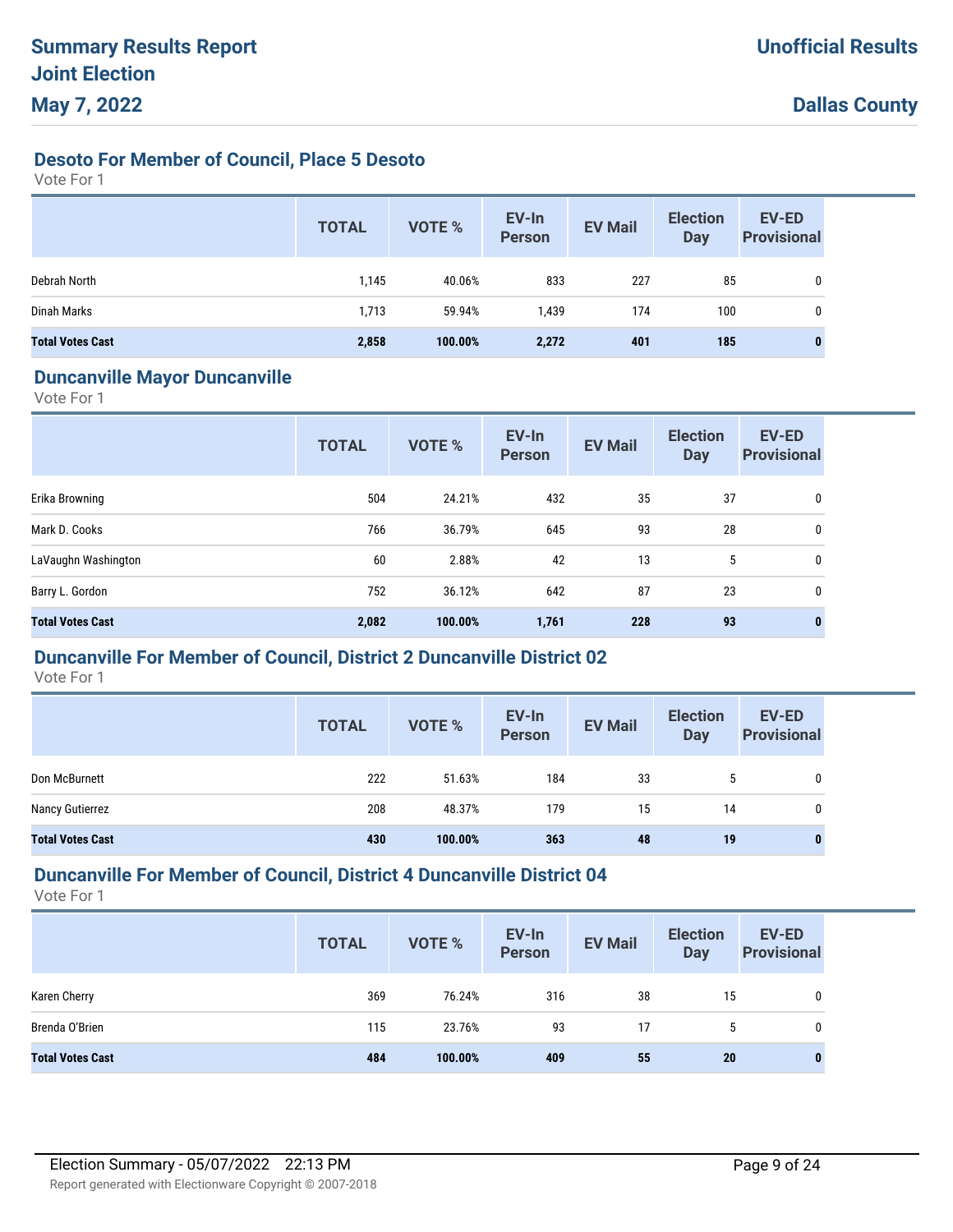# **Farmers Branch For Member of Council, District 1 Farmers Branch District 01**

Vote For 1

|                         | <b>TOTAL</b> | VOTE %  | EV-In<br>Person | <b>EV Mail</b> | <b>Election</b><br>Day | EV-ED<br><b>Provisional</b> |
|-------------------------|--------------|---------|-----------------|----------------|------------------------|-----------------------------|
| Cristal Retana          | 109          | 42.58%  | 87              | 10             | 12                     |                             |
| Omar Roman              | 147          | 57.42%  | 119             | 11             | 17                     | 0                           |
| <b>Total Votes Cast</b> | 256          | 100.00% | 206             | 21             | 29                     |                             |

#### **Farmers Branch For Member of Council, District 4 Farmers Branch District 04**

Vote For 1

|                         | <b>TOTAL</b> | VOTE %  | EV-In<br>Person | <b>EV Mail</b> | <b>Election</b><br><b>Day</b> | <b>EV-ED</b><br><b>Provisional</b> |
|-------------------------|--------------|---------|-----------------|----------------|-------------------------------|------------------------------------|
| Richard Jackson         | 356          | 68.46%  | 253             | 23             | 80                            | 0                                  |
| Mike McGinnis           | 164          | 31.54%  | 126             | 11             | 27                            | 0                                  |
| <b>Total Votes Cast</b> | 520          | 100.00% | 379             | 34             | 107                           | 0                                  |

## **Garland For Member of Council, District 2 Garland District 02**

Vote For 1

|                         | <b>TOTAL</b> | <b>VOTE %</b> | EV-In<br><b>Person</b> | <b>EV Mail</b> | <b>Election</b><br><b>Day</b> | EV-ED<br><b>Provisional</b> |
|-------------------------|--------------|---------------|------------------------|----------------|-------------------------------|-----------------------------|
| Trayc Claybrook         | 62           | 11.74%        | 33                     | 6              | 23                            | 0                           |
| Koni Ramos-Kaiwi        | 98           | 18.56%        | 46                     | 10             | 42                            | 0                           |
| Deborah Morris          | 368          | 69.70%        | 197                    | 52             | 119                           | 0                           |
| <b>Total Votes Cast</b> | 528          | 100.00%       | 276                    | 68             | 184                           | 0                           |

#### **Garland For Member of Council, District 5 Garland District 05**

|                         | <b>TOTAL</b> | <b>VOTE %</b> | EV-In<br><b>Person</b> | <b>EV Mail</b> | <b>Election</b><br><b>Day</b> | <b>EV-ED</b><br><b>Provisional</b> |
|-------------------------|--------------|---------------|------------------------|----------------|-------------------------------|------------------------------------|
| Cle D. Kimble           | 109          | 18.05%        | 55                     | 23             | 31                            | 0                                  |
| Margaret A. Lucht       | 307          | 50.83%        | 137                    | 40             | 130                           | 0                                  |
| Jon Dehn                | 188          | 31.13%        | 106                    | 10             | 72                            | 0                                  |
| <b>Total Votes Cast</b> | 604          | 100.00%       | 298                    | 73             | 233                           | 0                                  |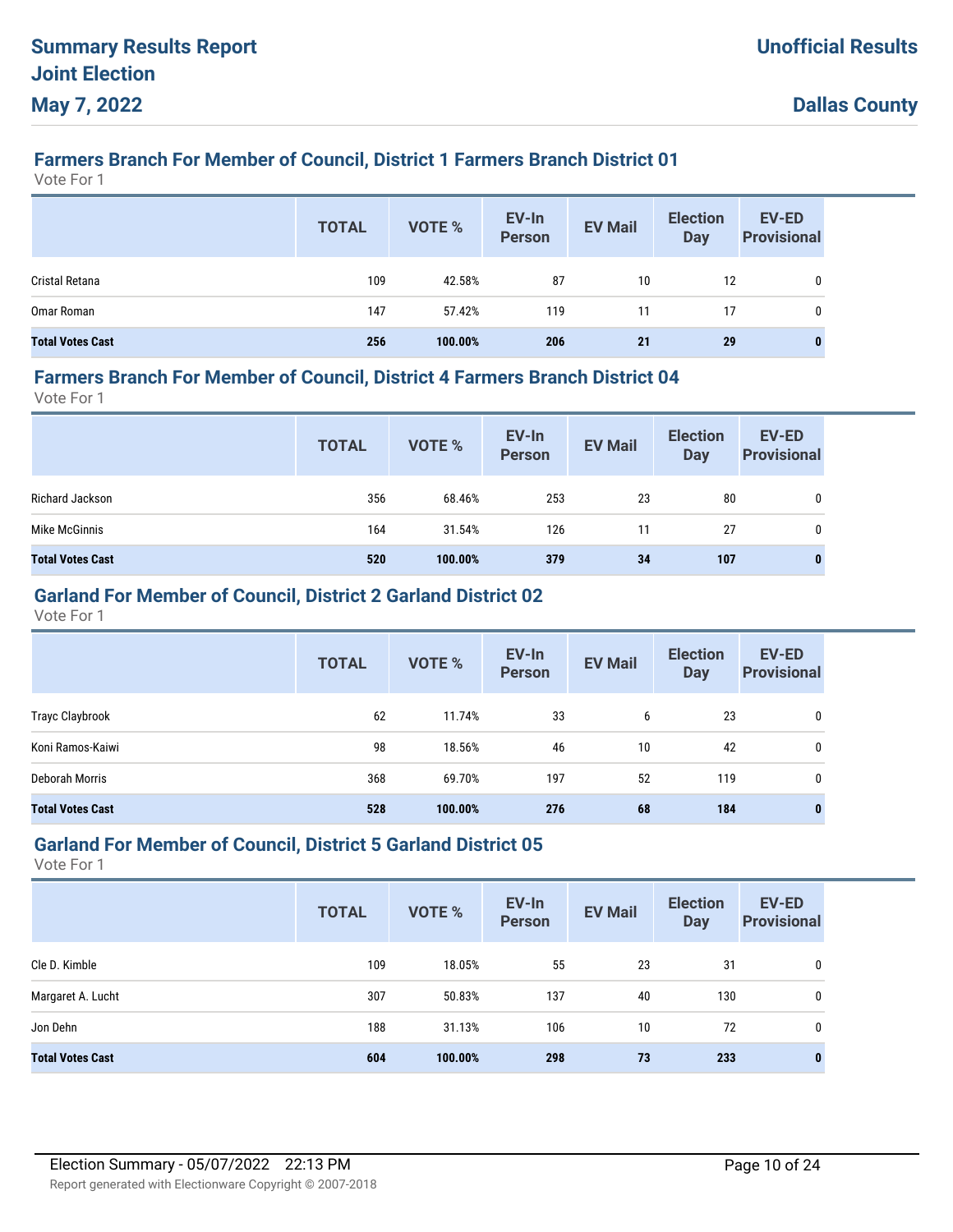**Grand Prarie Mayor Grand Prairie**

Vote For 1

|                         | <b>TOTAL</b> | <b>VOTE %</b> | EV-In<br><b>Person</b> | <b>EV Mail</b> | <b>Election</b><br>Day | EV-ED<br><b>Provisional</b> |
|-------------------------|--------------|---------------|------------------------|----------------|------------------------|-----------------------------|
| Ron Jensen              | 3,262        | 88.91%        | 1,822                  | 292            | 1.148                  | 0                           |
| Rabbi DeLeslie          | 407          | 11.09%        | 200                    | 34             | 173                    | 0                           |
| <b>Total Votes Cast</b> | 3,669        | 100.00%       | 2,022                  | 326            | 1,321                  | $\mathbf{0}$                |

#### **Grand Prarie For Member of Council, District 2 Grand Prairie District 02**

Vote For 1

|                         | <b>TOTAL</b> | VOTE %  | EV-In<br><b>Person</b> | <b>EV Mail</b> | <b>Election</b><br><b>Day</b> | EV-ED<br><b>Provisional</b> |
|-------------------------|--------------|---------|------------------------|----------------|-------------------------------|-----------------------------|
| Jacquin Headen          | 743          | 53.38%  | 427                    | 30             | 286                           | 0                           |
| Lazaro Gonzalez         | 100          | 7.18%   | 49                     | 14             | 37                            | 0                           |
| Dennis King             | 549          | 39.44%  | 340                    | 53             | 156                           | 0                           |
| <b>Total Votes Cast</b> | 1,392        | 100.00% | 816                    | 97             | 479                           | $\bf{0}$                    |

## **Grand Prarie For Member of Council, District 4 Grand Prairie District 04**

Vote For 1

|                         | <b>TOTAL</b> | <b>VOTE %</b> | EV-In<br>Person | <b>EV Mail</b> | <b>Election</b><br><b>Day</b> | <b>EV-ED</b><br><b>Provisional</b> |
|-------------------------|--------------|---------------|-----------------|----------------|-------------------------------|------------------------------------|
| John Lopez              | 119          | 100.00%       | 62              | 19             | 38                            | 0                                  |
| <b>Total Votes Cast</b> | 119          | 100.00%       | 62              | 19             | 38                            | $\bf{0}$                           |

#### **Hutchins Mayor Hutchins**

|                         | <b>TOTAL</b> | VOTE %  | EV-In<br>Person | <b>EV Mail</b> | <b>Election</b><br><b>Day</b> | <b>EV-ED</b><br><b>Provisional</b> |
|-------------------------|--------------|---------|-----------------|----------------|-------------------------------|------------------------------------|
| Mario Vasquez           | 58           | 51.33%  | 54              | 4              | 0                             | 0                                  |
| Demarcus Odom           | 55           | 48.67%  | 44              | 9              | 2                             | 0                                  |
| <b>Total Votes Cast</b> | 113          | 100.00% | 98              | 13             | $\mathbf{2}$                  | $\bf{0}$                           |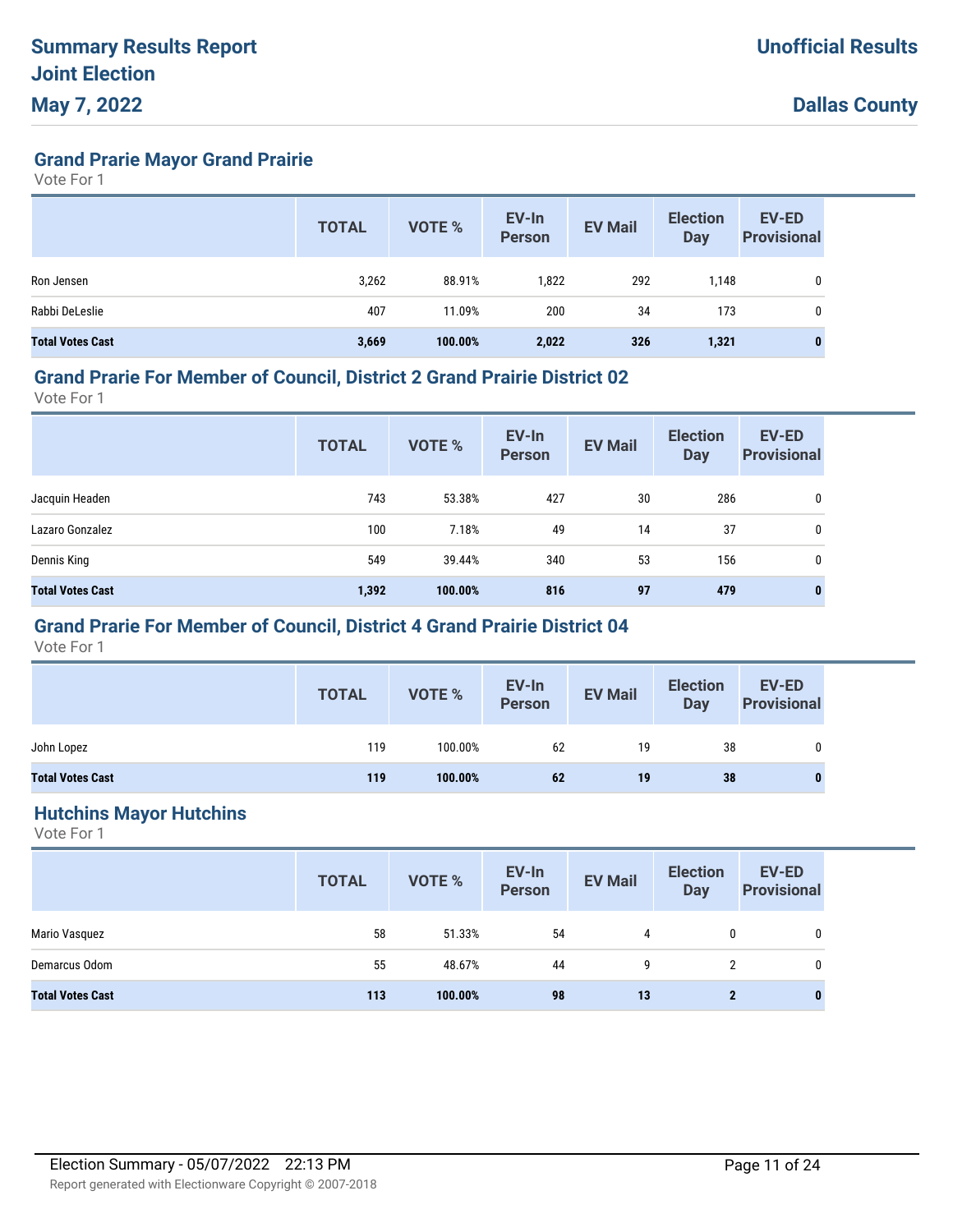## **Hutchins For Member of Council Hutchins**

Vote For 2

|                         | <b>TOTAL</b> | <b>VOTE %</b> | EV-In<br><b>Person</b> | <b>EV Mail</b> | <b>Election</b><br><b>Day</b> | <b>EV-ED</b><br><b>Provisional</b> |
|-------------------------|--------------|---------------|------------------------|----------------|-------------------------------|------------------------------------|
| Brenda L. Campbell      | 74           | 43.02%        | 61                     | 12             |                               | 0                                  |
| <b>Steve Nichols</b>    | 48           | 27.91%        | 44                     | 4              | 0                             | 0                                  |
| <b>Gerald Hollis</b>    | 50           | 29.07%        | 42                     | $\overline{7}$ |                               | 0                                  |
| <b>Total Votes Cast</b> | 172          | 100.00%       | 147                    | 23             | $\mathbf{2}$                  | 0                                  |

#### **Irving For Member of Council, Single Member District 1 Irving District 01**

Vote For 1

|                         | <b>TOTAL</b> | <b>VOTE %</b> | EV-In<br><b>Person</b> | <b>EV Mail</b> | <b>Election</b><br><b>Day</b> | <b>EV-ED</b><br><b>Provisional</b> |
|-------------------------|--------------|---------------|------------------------|----------------|-------------------------------|------------------------------------|
| <b>Tony Grimes</b>      | 271          | 38.94%        | 151                    | 36             | 84                            | 0                                  |
| John Bloch              | 283          | 40.66%        | 158                    | 11             | 114                           | 0                                  |
| <b>Ricky Lightfoot</b>  | 142          | 20.40%        | 98                     | 15             | 29                            | 0                                  |
| <b>Total Votes Cast</b> | 696          | 100.00%       | 407                    | 62             | 227                           | 0                                  |

## **Irving For Member of Council, Single Member District 7 Irving District 07**

Vote For 1

|                         | <b>TOTAL</b> | <b>VOTE %</b> | EV-In<br><b>Person</b> | <b>EV Mail</b> | <b>Election</b><br><b>Day</b> | <b>EV-ED</b><br><b>Provisional</b> |
|-------------------------|--------------|---------------|------------------------|----------------|-------------------------------|------------------------------------|
| Bryan Jones             | 490          | 45.24%        | 263                    | 20             | 207                           | 0                                  |
| Kyle Taylor             | 593          | 54.76%        | 324                    | 63             | 206                           | 0                                  |
| <b>Total Votes Cast</b> | 1,083        | 100.00%       | 587                    | 83             | 413                           | 0                                  |

## **Lancaster For Member of Council, District 1 Lancaster District 01**

|                          | <b>TOTAL</b> | <b>VOTE %</b> | EV-In<br>Person | <b>EV Mail</b> | <b>Election</b><br><b>Day</b> | <b>EV-ED</b><br><b>Provisional</b> |
|--------------------------|--------------|---------------|-----------------|----------------|-------------------------------|------------------------------------|
| <b>Carol Strain Burk</b> | 370          | 78.72%        | 340             | 25             | 5                             |                                    |
| Lawrence L. Prothro      | 100          | 21.28%        | 89              | 11             | 0                             |                                    |
| <b>Total Votes Cast</b>  | 470          | 100.00%       | 429             | 36             | 5                             | 0                                  |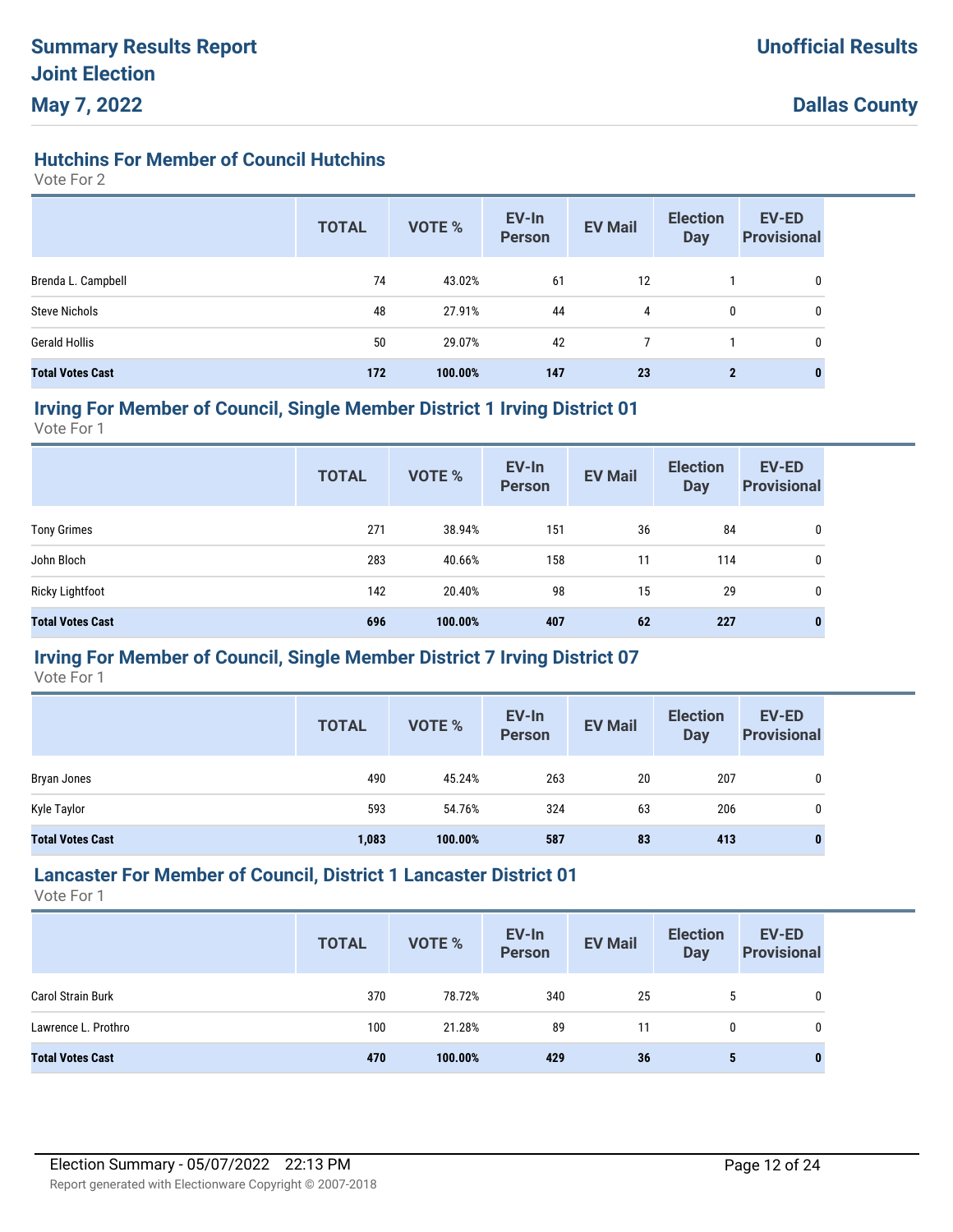# **Lewisville For Member of Council, Place 4 Lewisville**

Vote For 1

|                         | <b>TOTAL</b> | <b>VOTE %</b> | EV-In<br>Person | <b>EV Mail</b> | <b>Election</b><br>Day | <b>EV-ED</b><br><b>Provisional</b> |
|-------------------------|--------------|---------------|-----------------|----------------|------------------------|------------------------------------|
| <b>Brandon Jones</b>    | 8            | 100.00%       |                 |                |                        | 0                                  |
| <b>Total Votes Cast</b> | 8            | 100.00%       |                 |                | $\bf{0}$               |                                    |

#### **Lewisville For Member of Council, Place 5 Lewisville**

Vote For 1

|                         | <b>TOTAL</b> | VOTE %  | EV-In<br>Person | <b>EV Mail</b> | <b>Election</b><br>Day | EV-ED<br><b>Provisional</b> |
|-------------------------|--------------|---------|-----------------|----------------|------------------------|-----------------------------|
| Kristin Green           | 8            | 100.00% |                 |                | 0                      | 0                           |
| <b>Total Votes Cast</b> | 8            | 100.00% |                 |                |                        | 0                           |

## **Lewisville For Member of Council, Place 6 Lewisville**

Vote For 1

|                         | <b>TOTAL</b> | VOTE %  | EV-In<br>Person | <b>EV Mail</b> | <b>Election</b><br><b>Day</b> | <b>EV-ED</b><br><b>Provisional</b> |
|-------------------------|--------------|---------|-----------------|----------------|-------------------------------|------------------------------------|
| Patrick Kelly           |              | 87.50%  | 6               |                | 0                             | 0                                  |
| <b>Tom Cottrell</b>     |              | 12.50%  |                 | 0              |                               |                                    |
| <b>Total Votes Cast</b> | 8            | 100.00% |                 |                | 0                             | $\bf{0}$                           |

## **Rowlett Mayor Rowlett**

|                         | <b>TOTAL</b> | <b>VOTE %</b> | EV-In<br><b>Person</b> | <b>EV Mail</b> | <b>Election</b><br><b>Day</b> | <b>EV-ED</b><br><b>Provisional</b> |
|-------------------------|--------------|---------------|------------------------|----------------|-------------------------------|------------------------------------|
| Chris Kizziar           | 762          | 28.51%        | 535                    | 45             | 182                           | 0                                  |
| Joel R. Medina II       | 562          | 21.03%        | 367                    | 39             | 156                           | 0                                  |
| <b>Blake Margolis</b>   | 1,349        | 50.47%        | 928                    | 81             | 340                           | 0                                  |
| <b>Total Votes Cast</b> | 2,673        | 100.00%       | 1,830                  | 165            | 678                           | $\bf{0}$                           |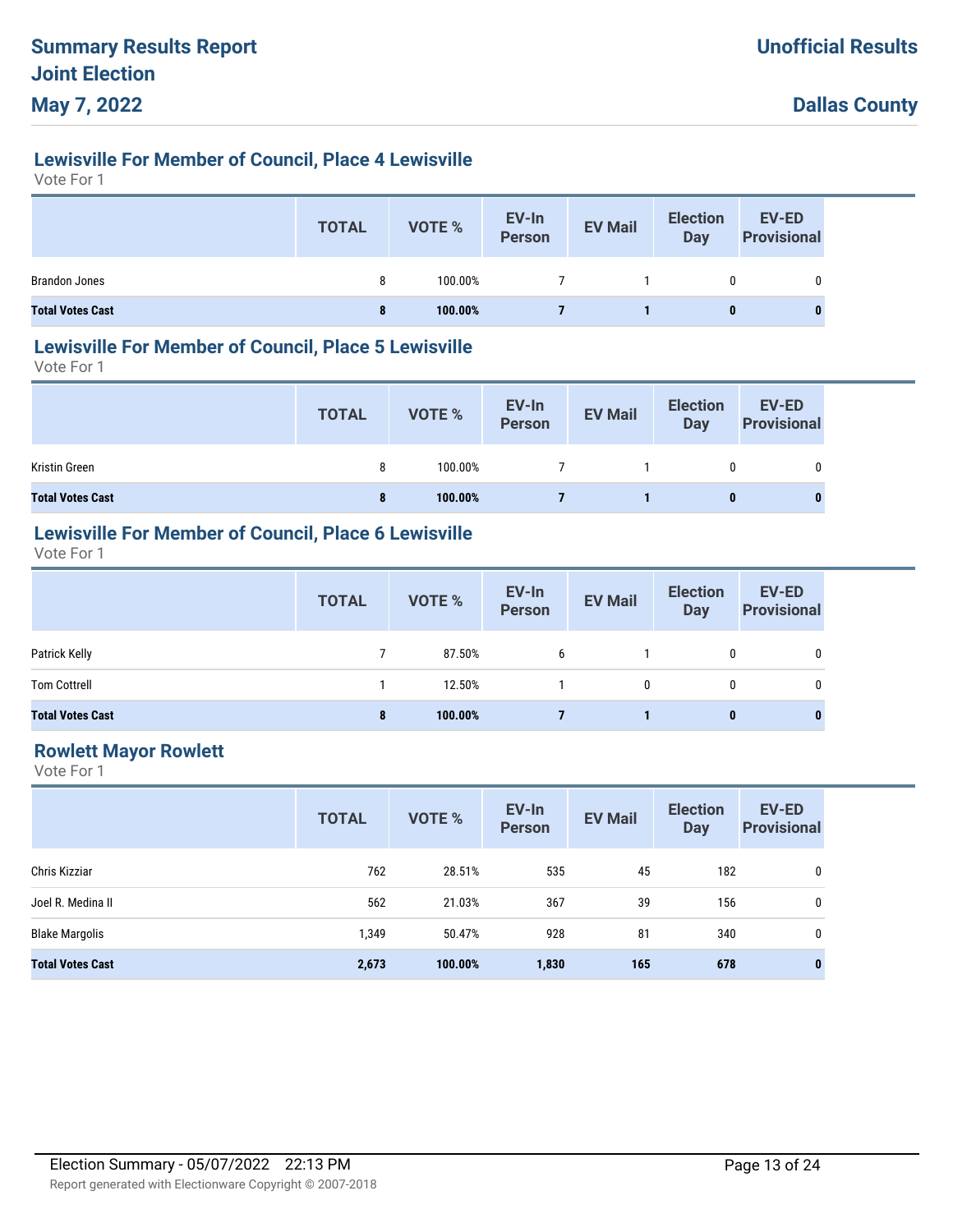# **Rowlett Councilmember, Place Two Rowlett**

Vote For 1

|                         | <b>TOTAL</b> | VOTE %  | EV-In<br>Person | <b>EV Mail</b> | <b>Election</b><br>Day | <b>EV-ED</b><br><b>Provisional</b> |
|-------------------------|--------------|---------|-----------------|----------------|------------------------|------------------------------------|
| Jeff Winget             | 2,238        | 100.00% | 1.541           | 134            | 563                    |                                    |
| <b>Total Votes Cast</b> | 2,238        | 100.00% | 1,541           | 134            | 563                    | $\bf{0}$                           |

#### **Rowlett Councilmember, Place Four Rowlett**

Vote For 1

|                         | <b>TOTAL</b> | <b>VOTE %</b> | EV-In<br><b>Person</b> | <b>EV Mail</b> | <b>Election</b><br>Day | <b>EV-ED</b><br><b>Provisional</b> |
|-------------------------|--------------|---------------|------------------------|----------------|------------------------|------------------------------------|
| Mike Britton            | 1,338        | 52.89%        | 954                    | 61             | 323                    |                                    |
| Whitney P. Laning       | 1,192        | 47.11%        | 795                    | 93             | 304                    |                                    |
| <b>Total Votes Cast</b> | 2,530        | 100.00%       | 1,749                  | 154            | 627                    |                                    |

## **Rowlett Councilmember, Place Six Rowlett**

Vote For 1

|                         | <b>TOTAL</b> | VOTE %  | EV-In<br>Person | <b>EV Mail</b> | <b>Election</b><br><b>Day</b> | EV-ED<br><b>Provisional</b> |
|-------------------------|--------------|---------|-----------------|----------------|-------------------------------|-----------------------------|
| Rebecca J. Day          | 1,015        | 41.48%  | 655             | 71             | 289                           | 0                           |
| Debra (Deb) Shinder     | 1,432        | 58.52%  | 1,024           | 83             | 325                           | 0                           |
| <b>Total Votes Cast</b> | 2,447        | 100.00% | 1,679           | 154            | 614                           | $\bf{0}$                    |

## **Rowlett Councilmember Place 1 Unexpired Term Rowlett**

|                         | <b>TOTAL</b> | <b>VOTE %</b> | EV-In<br><b>Person</b> | <b>EV Mail</b> | <b>Election</b><br><b>Day</b> | EV-ED<br><b>Provisional</b> |
|-------------------------|--------------|---------------|------------------------|----------------|-------------------------------|-----------------------------|
| Brian Galuardi          | 1,259        | 52.22%        | 909                    | 66             | 284                           | 0                           |
| Stephanie Higgins       | 1,152        | 47.78%        | 751                    | 88             | 313                           | 0                           |
| <b>Total Votes Cast</b> | 2,411        | 100.00%       | 1,660                  | 154            | 597                           | $\bf{0}$                    |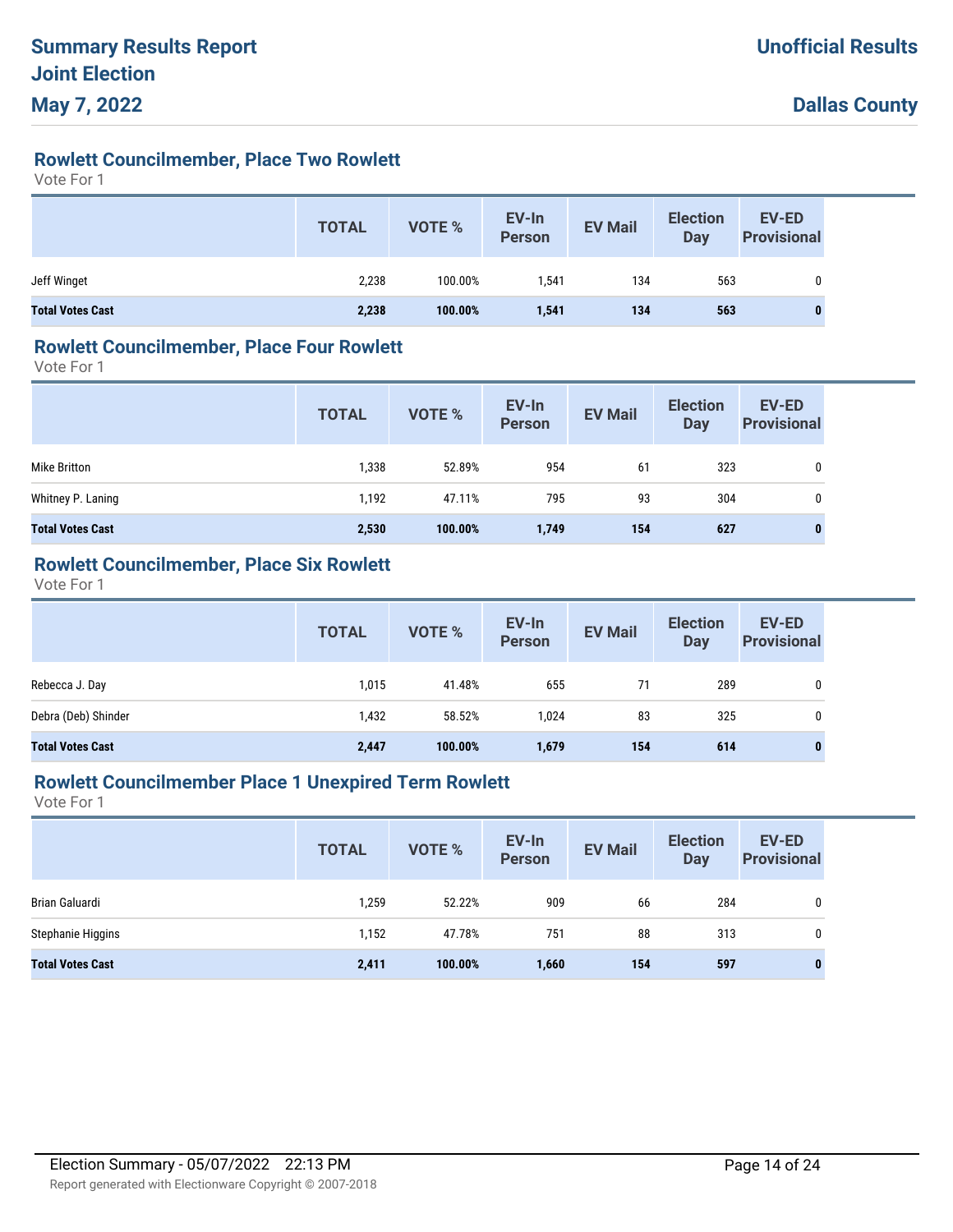#### **Sachse Mayor Sachse**

Vote For 1

|                         | <b>TOTAL</b> | VOTE %  | EV-In<br><b>Person</b> | <b>EV Mail</b> | <b>Election</b><br><b>Day</b> | <b>EV-ED</b><br><b>Provisional</b> |
|-------------------------|--------------|---------|------------------------|----------------|-------------------------------|------------------------------------|
| <b>Teddy Kinzer</b>     | 336          | 49.70%  | 325                    |                | 4                             | 0                                  |
| Jeff Bickerstaff        | 340          | 50.30%  | 318                    | 20             | $\overline{2}$                | 0                                  |
| <b>Total Votes Cast</b> | 676          | 100.00% | 643                    | 27             | 6                             | 0                                  |

# **Sachse For Member of Council, Place 5 Sachse**

Vote For 1

|                         | <b>TOTAL</b> | VOTE %  | EV-In<br>Person | <b>EV Mail</b> | <b>Election</b><br><b>Day</b> | <b>EV-ED</b><br><b>Provisional</b> |
|-------------------------|--------------|---------|-----------------|----------------|-------------------------------|------------------------------------|
| Lindsay Buhler          | 407          | 63.89%  | 383             | 21             | 3                             | $\mathbf 0$                        |
| Spencer Hauenstein      | 230          | 36.11%  | 223             | 5              |                               | 0                                  |
| <b>Total Votes Cast</b> | 637          | 100.00% | 606             | 26             | 5                             | 0                                  |

## **Sachse For Member of Council, Place 6 Sachse**

Vote For 1

|                         | <b>TOTAL</b> | <b>VOTE %</b> | EV-In<br>Person | <b>EV Mail</b> | <b>Election</b><br>Day | EV-ED<br><b>Provisional</b> |
|-------------------------|--------------|---------------|-----------------|----------------|------------------------|-----------------------------|
| Matt Prestenberg        | 386          | 61.37%        | 375             | 9              | 2                      | 0                           |
| Adrian Rodriguez        | 243          | 38.63%        | 222             | 17             |                        | $\mathbf{0}$                |
| <b>Total Votes Cast</b> | 629          | 100.00%       | 597             | 26             | b                      | $\bf{0}$                    |

## **Wilmer For Member of Council Wilmer**

|                         | <b>TOTAL</b> | VOTE %  | EV-In<br><b>Person</b> | <b>EV Mail</b> | <b>Election</b><br><b>Day</b> | EV-ED<br><b>Provisional</b> |
|-------------------------|--------------|---------|------------------------|----------------|-------------------------------|-----------------------------|
| Melissa Ramirez         | 22           | 16.79%  | 22                     | 0              | 0                             | 0                           |
| Pamela Wash             | 44           | 33.59%  | 37                     | 5              | $\overline{2}$                | 0                           |
| Laura Jacobs            | 40           | 30.53%  | 34                     | 5              |                               | 0                           |
| Sergio Campos           | 25           | 19.08%  | 24                     | 1              | 0                             | 0                           |
| <b>Total Votes Cast</b> | 131          | 100.00% | 117                    | 11             | $\overline{\mathbf{3}}$       | $\bf{0}$                    |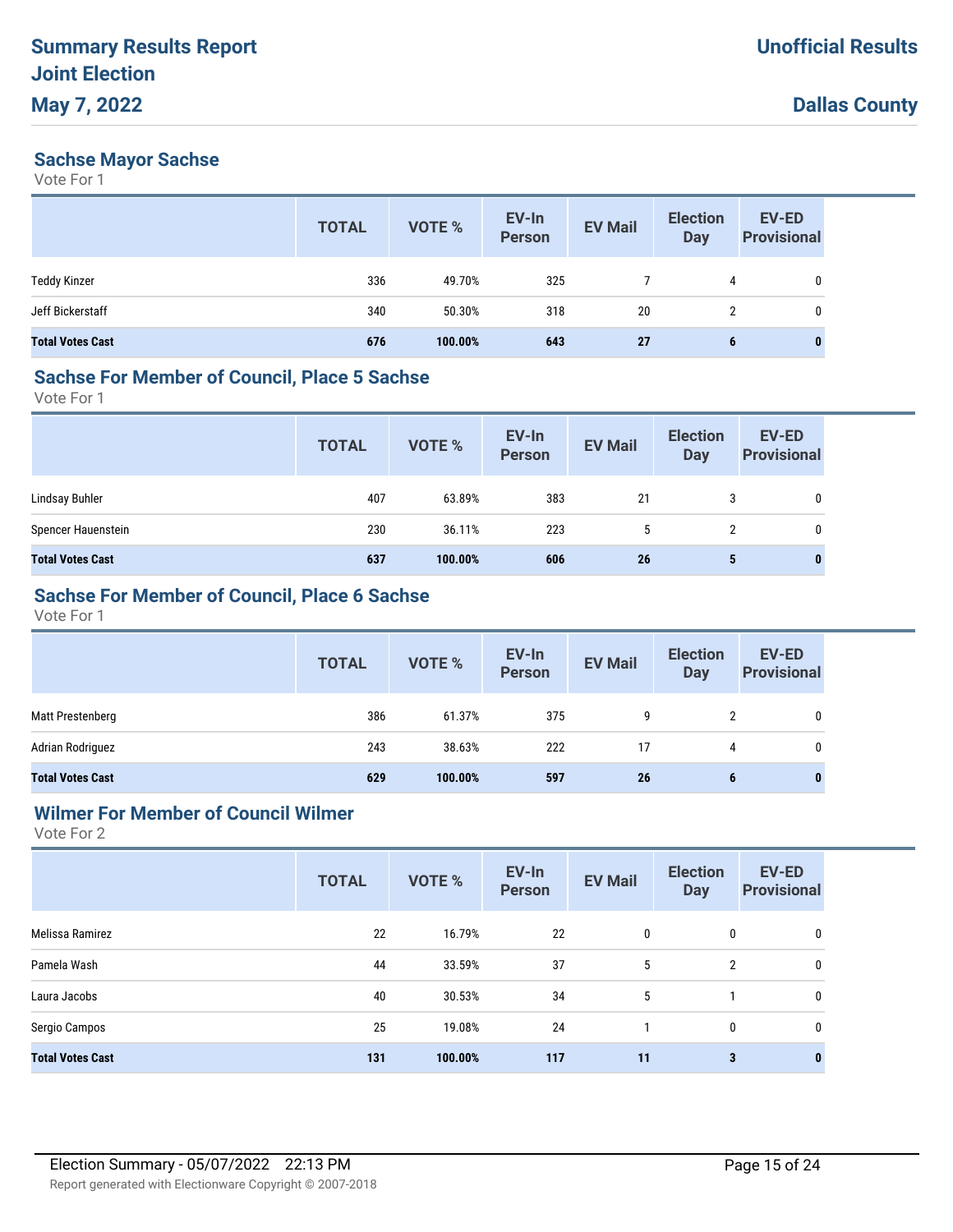## **Wilmer Proposition A**

Vote For 1

|                         | <b>TOTAL</b> | VOTE %  | EV-In<br>Person | <b>EV Mail</b> | <b>Election</b><br><b>Day</b> | <b>EV-ED</b><br><b>Provisional</b> |
|-------------------------|--------------|---------|-----------------|----------------|-------------------------------|------------------------------------|
| Yes                     | 63           | 92.65%  | 56              | 6              |                               | 0                                  |
| No                      | 5            | 7.35%   | 4               | 0              |                               | 0                                  |
| <b>Total Votes Cast</b> | 68           | 100.00% | 60              | 6              | $\mathbf{2}$                  |                                    |

#### **Carrollton-Farmers Branch For Member(s) of Board of Trustees Carroll-Farmers Branch ISD** Vote For 3

|                         | <b>TOTAL</b> | VOTE %  | EV-In<br><b>Person</b> | <b>EV Mail</b> | <b>Election</b><br><b>Day</b> | <b>EV-ED</b><br><b>Provisional</b> |
|-------------------------|--------------|---------|------------------------|----------------|-------------------------------|------------------------------------|
| James Allen             | 537          | 6.14%   | 353                    | 111            | 73                            | $\pmb{0}$                          |
| James Allen             | 226          | 2.58%   | 165                    | 30             | 31                            | 0                                  |
| James Allen             | 229          | 2.62%   | 163                    | 31             | 35                            | 0                                  |
| Ileana Garza-Rojas      | 861          | 9.85%   | 571                    | 140            | 150                           | 0                                  |
| Ileana Garza-Rojas      | 547          | 6.26%   | 378                    | 66             | 103                           | 0                                  |
| Ileana Garza-Rojas      | 572          | 6.54%   | 404                    | 54             | 114                           | 0                                  |
| Kim Brady               | 998          | 11.41%  | 654                    | 206            | 138                           | 0                                  |
| Kim Brady               | 604          | 6.91%   | 440                    | 74             | 90                            | 0                                  |
| Kim Brady               | 541          | 6.19%   | 418                    | 51             | 72                            | 0                                  |
| <b>Tara Hrbacek</b>     | 1,193        | 13.65%  | 829                    | 200            | 164                           | 0                                  |
| <b>Tara Hrbacek</b>     | 350          | 4.00%   | 238                    | 57             | 55                            | 0                                  |
| <b>Tara Hrbacek</b>     | 308          | 3.52%   | 201                    | 59             | 48                            | 0                                  |
| Randy Schackmann        | 958          | 10.96%  | 632                    | 188            | 138                           | 0                                  |
| Randy Schackmann        | 472          | 5.40%   | 350                    | 47             | 75                            | 0                                  |
| Randy Schackmann        | 347          | 3.97%   | 256                    | 39             | 52                            | 0                                  |
| <b>Total Votes Cast</b> | 8,743        | 100.00% | 6,052                  | 1,353          | 1,338                         | 0                                  |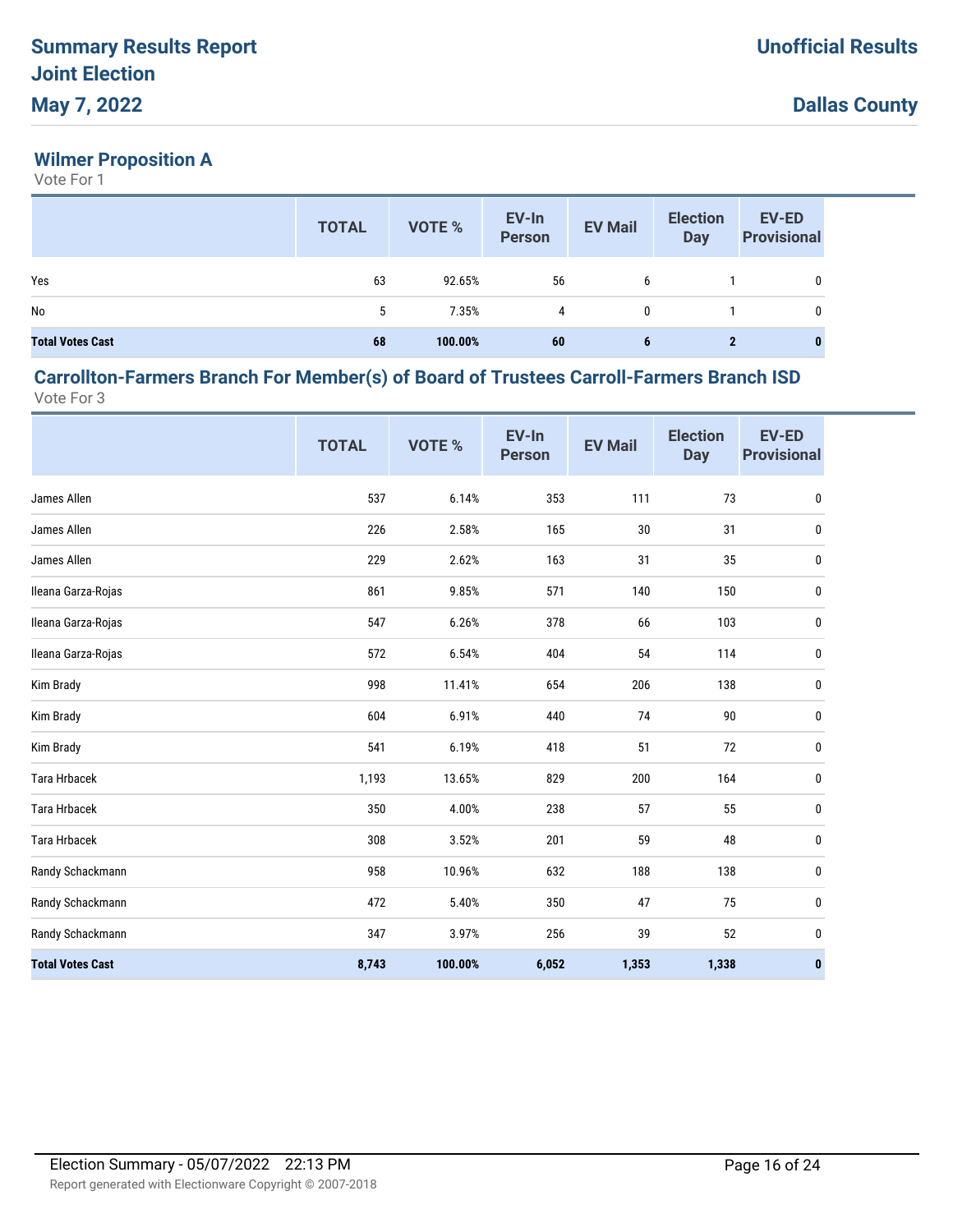# **Cedar Hill ISD For Member of Board of Trustees, Place 1 Cedar Hill ISD**

Vote For 1

|                         | <b>TOTAL</b> | VOTE %  | EV-In<br>Person | <b>EV Mail</b> | <b>Election</b><br><b>Day</b> | <b>EV-ED</b><br><b>Provisional</b> |
|-------------------------|--------------|---------|-----------------|----------------|-------------------------------|------------------------------------|
| Gayle A. Sims           | 1,117        | 100.00% | 731             | 182            | 204                           |                                    |
| <b>Total Votes Cast</b> | 1,117        | 100.00% | 731             | 182            | 204                           | 0                                  |

#### **Cedar Hill ISD For Member of Board of Trustees, Place 2 Cedar Hill ISD**

Vote For 1

|                         | <b>TOTAL</b> | <b>VOTE %</b> | EV-In<br><b>Person</b> | <b>EV Mail</b> | <b>Election</b><br><b>Day</b> | EV-ED<br><b>Provisional</b> |
|-------------------------|--------------|---------------|------------------------|----------------|-------------------------------|-----------------------------|
| DeAundra Hurd           | 510          | 46.03%        | 343                    | 87             | 80                            | 0                           |
| Carma Morgan            | 598          | 53.97%        | 382                    | 90             | 126                           | 0                           |
| <b>Total Votes Cast</b> | 1,108        | 100.00%       | 725                    | 177            | 206                           | 0                           |

#### **Coppell ISD For Member of Board of Trustees, Place 1 Coppell ISD**

Vote For 1

|                         | <b>TOTAL</b> | VOTE %  | EV-In<br><b>Person</b> | <b>EV Mail</b> | <b>Election</b><br><b>Day</b> | <b>EV-ED</b><br><b>Provisional</b> |
|-------------------------|--------------|---------|------------------------|----------------|-------------------------------|------------------------------------|
| Leigh Walker            | 2,953        | 100.00% | 2,328                  | 169            | 456                           | 0                                  |
| <b>Total Votes Cast</b> | 2,953        | 100.00% | 2,328                  | 169            | 456                           |                                    |

#### **Coppell ISD For Member of Board of Trustees, Place 2 Coppell ISD**

Vote For 1

|                         | <b>TOTAL</b> | <b>VOTE %</b> | EV-In<br><b>Person</b> | <b>EV Mail</b> | <b>Election</b><br>Day | <b>EV-ED</b><br><b>Provisional</b> |
|-------------------------|--------------|---------------|------------------------|----------------|------------------------|------------------------------------|
| Manish Sethi            | 2,831        | 100.00%       | 2,210                  | 159            | 462                    | 0                                  |
| <b>Total Votes Cast</b> | 2,831        | 100.00%       | 2,210                  | 159            | 462                    | 0                                  |

#### **Coppell ISD For Member of Board of Trustees, Place 3 Coppell ISD**

|                            | <b>TOTAL</b> | <b>VOTE %</b> | EV-In<br><b>Person</b> | <b>EV Mail</b> | <b>Election</b><br><b>Day</b> | <b>EV-ED</b><br><b>Provisional</b> |
|----------------------------|--------------|---------------|------------------------|----------------|-------------------------------|------------------------------------|
| <b>Carol Lacey McGuire</b> | 1,245        | 33.74%        | 927                    | 89             | 229                           | 0                                  |
| Anthony Hill               | 2,445        | 66.26%        | 1,951                  | 112            | 382                           | 0                                  |
| <b>Total Votes Cast</b>    | 3,690        | 100.00%       | 2,878                  | 201            | 611                           | $\bf{0}$                           |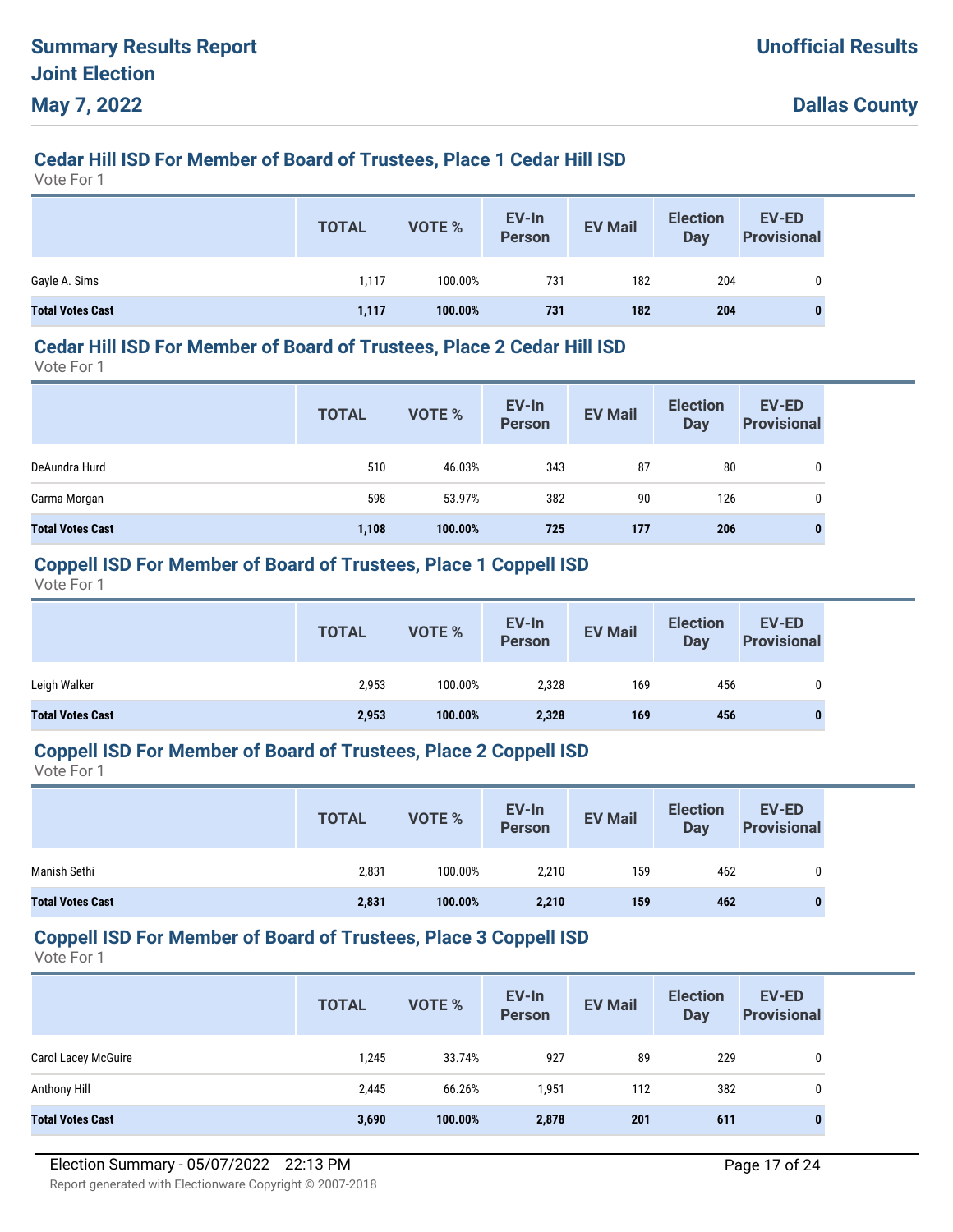# **Dallas ISD For Member of Board of Trustees, District 4 Dallas District 4**

Vote For 1

|                         | <b>TOTAL</b> | <b>VOTE %</b> | EV-In<br>Person | <b>EV Mail</b> | <b>Election</b><br><b>Day</b> | EV-ED<br><b>Provisional</b> |
|-------------------------|--------------|---------------|-----------------|----------------|-------------------------------|-----------------------------|
| Camile D. White         | 320          | 55.36%        | 176             | 90             | 54                            | 0                           |
| Karla Garcia            | 258          | 44.64%        | 136             | 62             | 60                            | 0                           |
| <b>Total Votes Cast</b> | 578          | 100.00%       | 312             | 152            | 114                           | 0                           |

#### **Desoto ISD For Member of Board of Trustees, Place 1 Desoto ISD**

Vote For 1

|                         | <b>TOTAL</b> | <b>VOTE %</b> | EV-In<br><b>Person</b> | <b>EV Mail</b> | <b>Election</b><br><b>Day</b> | <b>EV-ED</b><br><b>Provisional</b> |
|-------------------------|--------------|---------------|------------------------|----------------|-------------------------------|------------------------------------|
| Cynthia Watson-Banks    | 1,118        | 42.97%        | 895                    | 165            | 58                            | 0                                  |
| Shanta Duren            | 535          | 20.56%        | 409                    | 78             | 48                            | 0                                  |
| Rickyl' Wesson          | 949          | 36.47%        | 802                    | 94             | 53                            | 0                                  |
| <b>Total Votes Cast</b> | 2,602        | 100.00%       | 2,106                  | 337            | 159                           | 0                                  |

## **Desoto ISD For Member of Board of Trustees, Place 2 Desoto ISD**

Vote For 1

|                         | <b>TOTAL</b> | <b>VOTE %</b> | EV-In<br><b>Person</b> | <b>EV Mail</b> | <b>Election</b><br><b>Day</b> | <b>EV-ED</b><br><b>Provisional</b> |
|-------------------------|--------------|---------------|------------------------|----------------|-------------------------------|------------------------------------|
| Terrence M. Gore        | 890          | 34.60%        | 694                    | 129            | 67                            | 0                                  |
| Chasiti McKissic        | 1,682        | 65.40%        | 1,388                  | 201            | 93                            | 0                                  |
| <b>Total Votes Cast</b> | 2,572        | 100.00%       | 2,082                  | 330            | 160                           | 0                                  |

#### **Duncanville ISD For Member of Board of Trustees, Place 1 Duncanville ISD**

|                            | <b>TOTAL</b> | <b>VOTE %</b> | EV-In<br><b>Person</b> | <b>EV Mail</b> | <b>Election</b><br>Day | EV-ED<br><b>Provisional</b> |
|----------------------------|--------------|---------------|------------------------|----------------|------------------------|-----------------------------|
| Tom Kennedy                | 1,238        | 46.04%        | 1,012                  | 140            | 86                     | 0                           |
| Jacqueline (Jackie) Culton | 1,451        | 53.96%        | 1.149                  | 188            | 114                    | 0                           |
| <b>Total Votes Cast</b>    | 2,689        | 100.00%       | 2,161                  | 328            | 200                    | $\mathbf{0}$                |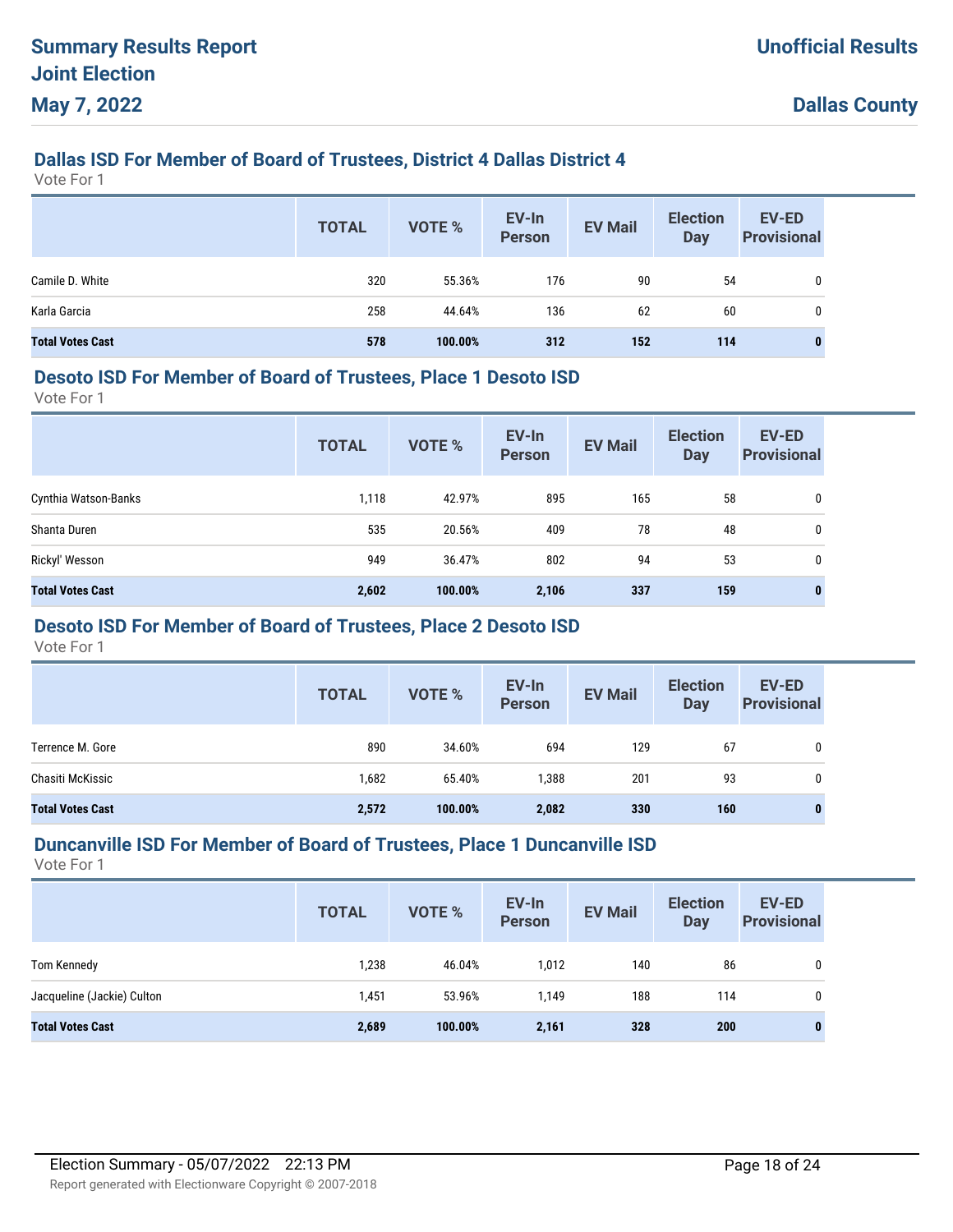# **Duncanville ISD For Member of Board of Trustees, Place 2 Duncanville ISD**

Vote For 1

|                         | <b>TOTAL</b> | <b>VOTE %</b> | EV-In<br>Person | <b>EV Mail</b> | <b>Election</b><br><b>Day</b> | EV-ED<br><b>Provisional</b> |
|-------------------------|--------------|---------------|-----------------|----------------|-------------------------------|-----------------------------|
| Coach Phil McNeely      | 2,396        | 100.00%       | 1.927           | 298            | 171                           | 0                           |
| <b>Total Votes Cast</b> | 2,396        | 100.00%       | 1,927           | 298            | 171                           |                             |

#### **Duncanville ISD For Member of Board of Trustees, Place 3 Duncanville ISD**

Vote For 1

|                         | <b>TOTAL</b> | VOTE %  | EV-In<br>Person | <b>EV Mail</b> | <b>Election</b><br>Day | <b>EV-ED</b><br><b>Provisional</b> |
|-------------------------|--------------|---------|-----------------|----------------|------------------------|------------------------------------|
| Janet Veracruz          | 2,295        | 100.00% | 1,832           | 289            | 174                    |                                    |
| <b>Total Votes Cast</b> | 2,295        | 100.00% | 1,832           | 289            | 174                    |                                    |

# **Ferris ISD Proposition A Ferris ISD**

Vote For 1

|                         | <b>TOTAL</b> | VOTE %   | EV-In<br>Person | <b>EV Mail</b> | <b>Election</b><br>Day | <b>EV-ED</b><br><b>Provisional</b> |
|-------------------------|--------------|----------|-----------------|----------------|------------------------|------------------------------------|
| For                     |              | 100.00%  |                 | 0              | 0                      | 0                                  |
| Against                 | $\mathbf{0}$ | $0.00\%$ | $\mathbf{0}$    | 0              | 0                      | 0                                  |
| <b>Total Votes Cast</b> |              | 100.00%  |                 | 0              | 0                      | 0                                  |

#### **Ferris ISD Proposition B Ferris ISD**

|                         | <b>TOTAL</b> | <b>VOTE %</b> | EV-In<br>Person | <b>EV Mail</b> | <b>Election</b><br><b>Day</b> | EV-ED<br><b>Provisional</b> |
|-------------------------|--------------|---------------|-----------------|----------------|-------------------------------|-----------------------------|
| For                     |              | 100.00%       |                 | $\mathbf{0}$   | 0                             | 0                           |
| Against                 | 0            | 0.00%         | 0               | 0              | 0                             | 0                           |
| <b>Total Votes Cast</b> |              | 100.00%       |                 | 0              | $\bf{0}$                      | $\bf{0}$                    |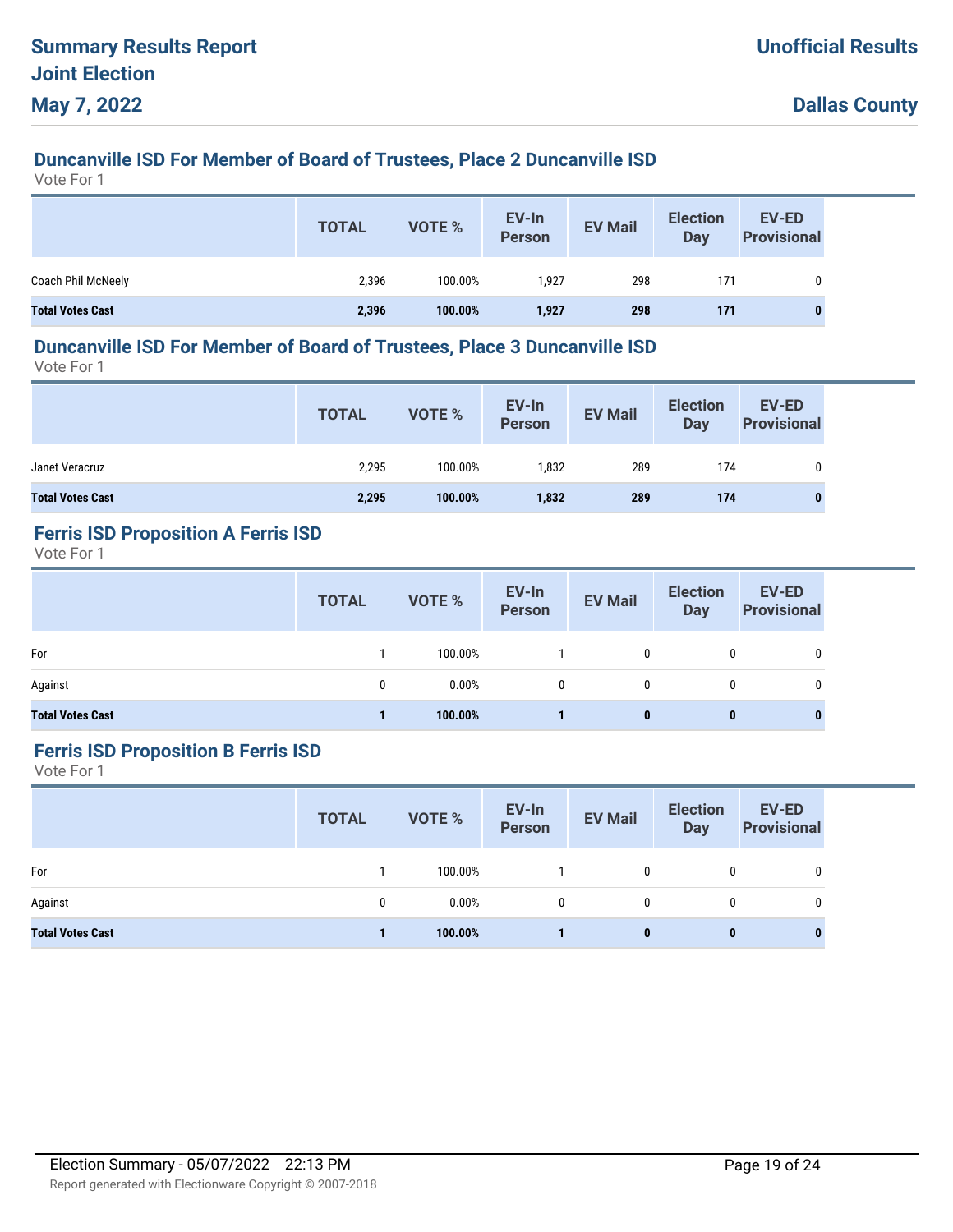**Ferris ISD Proposition C Ferris ISD**

Vote For 1

|                         | <b>TOTAL</b> | <b>VOTE %</b> | EV-In<br>Person | <b>EV Mail</b> | <b>Election</b><br>Day | <b>EV-ED</b><br><b>Provisional</b> |
|-------------------------|--------------|---------------|-----------------|----------------|------------------------|------------------------------------|
| For                     | 0            | 0.00%         | $\mathbf{0}$    | 0              | 0                      | 0                                  |
| Against                 |              | 100.00%       |                 | 0              | 0                      | 0                                  |
| <b>Total Votes Cast</b> |              | 100.00%       |                 | 0              | $\bf{0}$               |                                    |

#### **Garland ISD For Member of Board of Trustees, Place 1 Garland ISD**

Vote For 1

|                         | <b>TOTAL</b> | VOTE %  | EV-In<br>Person | <b>EV Mail</b> | <b>Election</b><br>Day | <b>EV-ED</b><br><b>Provisional</b> |
|-------------------------|--------------|---------|-----------------|----------------|------------------------|------------------------------------|
| <b>Bob Duckworth</b>    | 3,143        | 40.03%  | 1,856           | 377            | 910                    | 0                                  |
| Larry Glick             | 4,708        | 59.97%  | 2,832           | 548            | 1,328                  | 0                                  |
| <b>Total Votes Cast</b> | 7,851        | 100.00% | 4,688           | 925            | 2,238                  | $\bf{0}$                           |

## **Garland ISD For Member of Board of Trustees, Place 2 Garland ISD**

Vote For 1

|                                                                      | <b>Provisional</b> |
|----------------------------------------------------------------------|--------------------|
| Johnny Beach<br>100.00%<br>3,982<br>795<br>6,644<br>1,867            | 0                  |
| 100.00%<br>3,982<br><b>Total Votes Cast</b><br>6,644<br>795<br>1,867 |                    |

#### **Garland ISD For Member of Board of Trustees, Place 3 Garland ISD**

|                         | <b>TOTAL</b> | <b>VOTE %</b> | EV-In<br>Person | <b>EV Mail</b> | <b>Election</b><br>Day | <b>EV-ED</b><br><b>Provisional</b> |
|-------------------------|--------------|---------------|-----------------|----------------|------------------------|------------------------------------|
| Linda Griffin           | 6,558        | 100.00%       | 3,903           | 826            | 1,829                  |                                    |
| <b>Total Votes Cast</b> | 6,558        | 100.00%       | 3,903           | 826            | 1,829                  |                                    |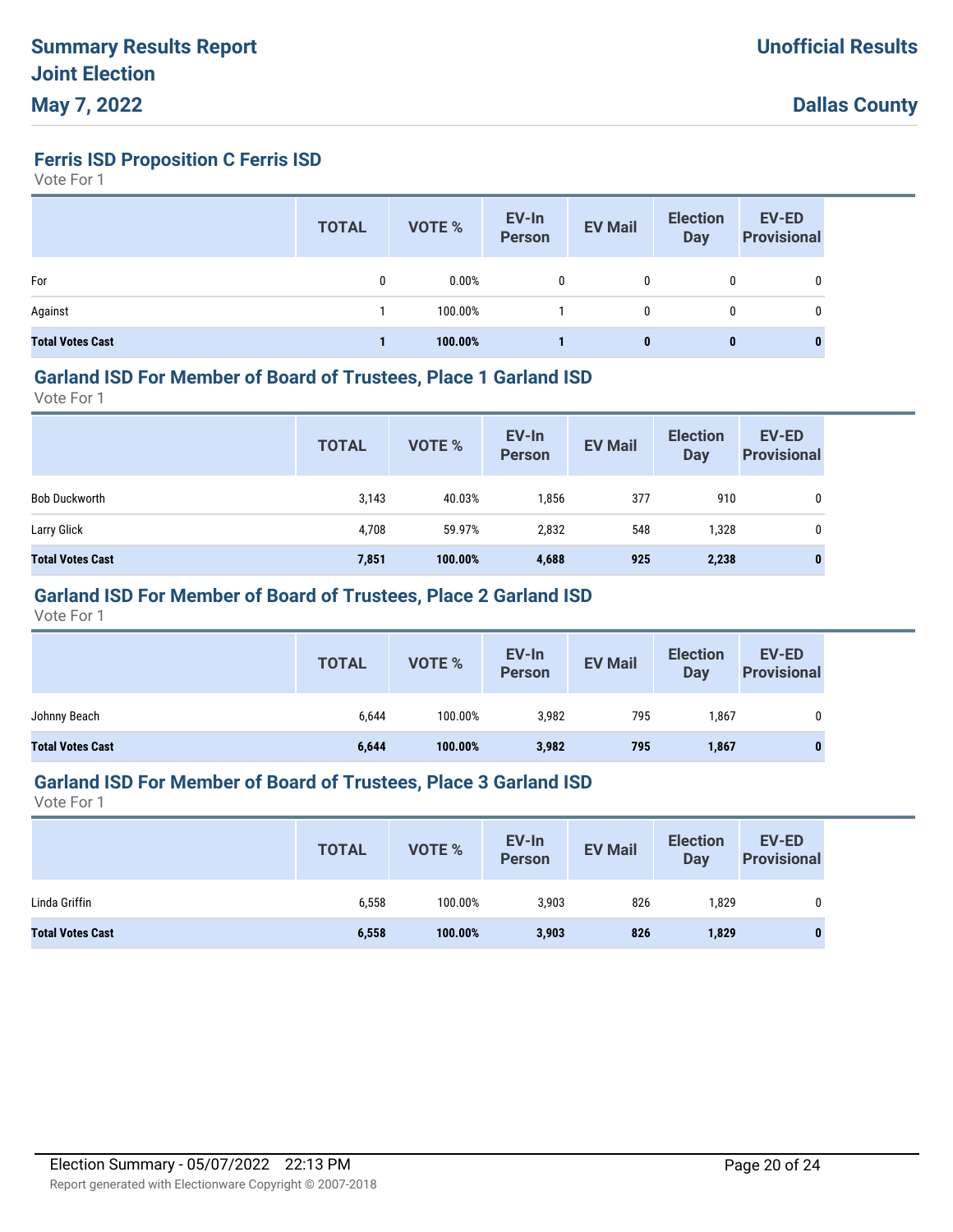# **Grand Prairie ISD For Member of Board of Trustees, Place 7, At Large Grand Prairie ISD**

Vote For 1

|                         | <b>TOTAL</b> | <b>VOTE %</b> | EV-In<br><b>Person</b> | <b>EV Mail</b> | <b>Election</b><br><b>Day</b> | <b>EV-ED</b><br><b>Provisional</b> |
|-------------------------|--------------|---------------|------------------------|----------------|-------------------------------|------------------------------------|
| Amber Moffitt           | 1,315        | 39.58%        | 724                    | 112            | 479                           | 0                                  |
| <b>Burke Hall</b>       | 1,301        | 39.16%        | 726                    | 99             | 476                           | 0                                  |
| Patty Harris            | 706          | 21.25%        | 403                    | 63             | 240                           | 0                                  |
| <b>Total Votes Cast</b> | 3,322        | 100.00%       | 1,853                  | 274            | 1,195                         | $\bf{0}$                           |

#### **Grand Prairie ISD For Member of Board of Trustees, District 6 Grand Prairie Dist 6**

Vote For 1

|                         | <b>TOTAL</b> | VOTE %  | EV-In<br>Person | <b>EV Mail</b> | <b>Election</b><br>Day | <b>EV-ED</b><br><b>Provisional</b> |
|-------------------------|--------------|---------|-----------------|----------------|------------------------|------------------------------------|
| <b>Chris Riddick</b>    | 596          | 41.80%  | 331             | 37             | 228                    | 0                                  |
| <b>Emily Liles</b>      | 830          | 58.20%  | 552             | 36             | 242                    | 0                                  |
| <b>Total Votes Cast</b> | 1,426        | 100.00% | 883             | 73             | 470                    | 0                                  |

## **Highland Park ISD For Member of Board of Trustees, Place 3 Highland Park ISD**

Vote For 1

|                         | <b>TOTAL</b> | VOTE %  | EV-In<br>Person | <b>EV Mail</b> | <b>Election</b><br><b>Day</b> | <b>EV-ED</b><br><b>Provisional</b> |
|-------------------------|--------------|---------|-----------------|----------------|-------------------------------|------------------------------------|
| <b>Bryce Benson</b>     | 6,314        | 100.00% | 4,307           | 200            | 1,807                         |                                    |
| <b>Total Votes Cast</b> | 6,314        | 100.00% | 4,307           | 200            | 1,807                         |                                    |

#### **Highland Park ISD For Member of Board of Trustees, Place 4 Highland Park ISD**

|                         | <b>TOTAL</b> | VOTE %  | EV-In<br><b>Person</b> | <b>EV Mail</b> | <b>Election</b><br><b>Day</b> | <b>EV-ED</b><br><b>Provisional</b> |
|-------------------------|--------------|---------|------------------------|----------------|-------------------------------|------------------------------------|
| Jae Ellis               | 4,174        | 50.86%  | 2,877                  | 175            | 1,122                         | 0                                  |
| <b>Tyler Beeson</b>     | 4,033        | 49.14%  | 2,621                  | 105            | 1,307                         | 0                                  |
| <b>Total Votes Cast</b> | 8,207        | 100.00% | 5,498                  | 280            | 2,429                         | 0                                  |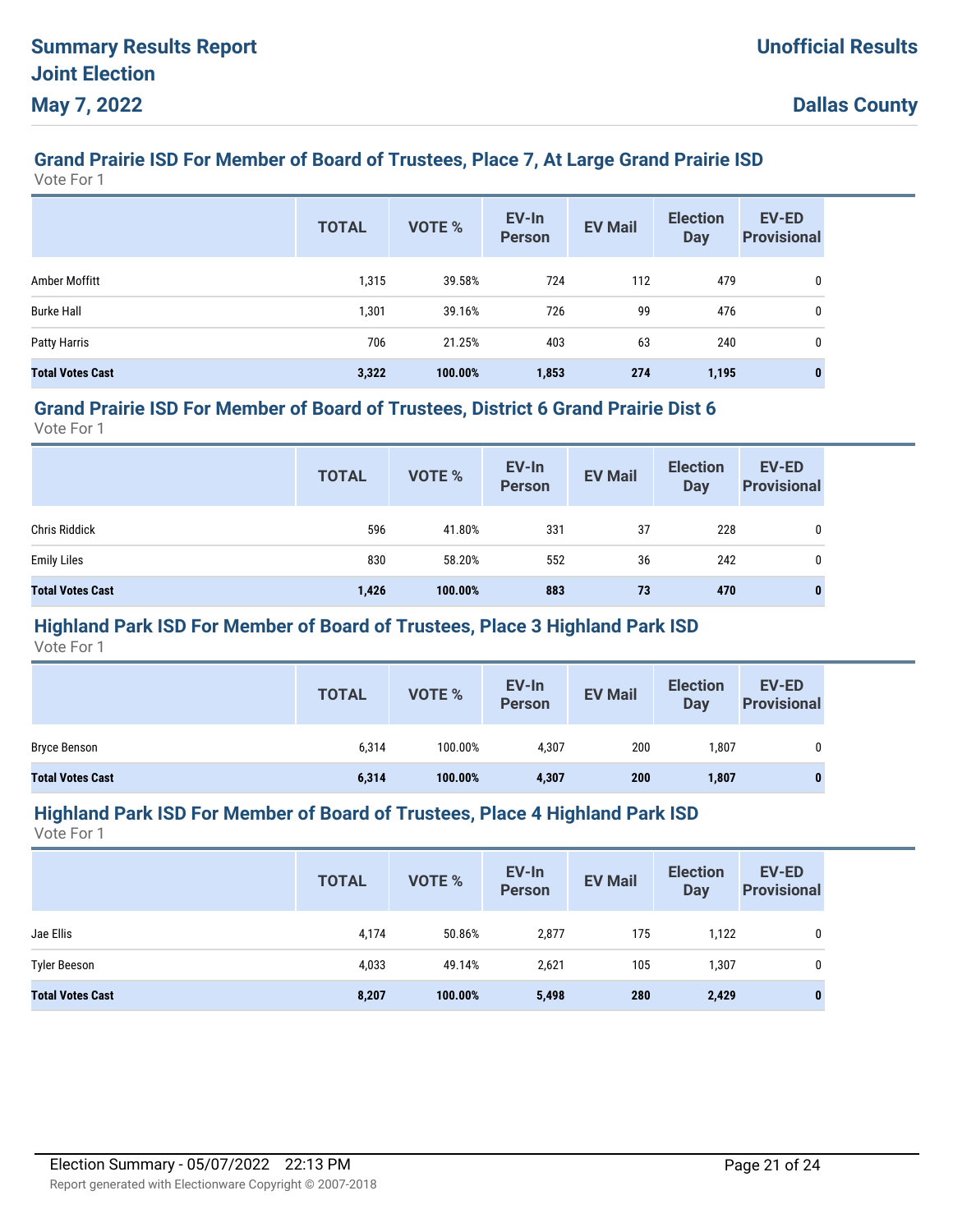# **Highland Park ISD For Member of Board of Trustees, Place 5 Highland Park ISD**

Vote For 1

|                         | <b>TOTAL</b> | VOTE %  | EV-In<br>Person | <b>EV Mail</b> | <b>Election</b><br><b>Day</b> | <b>EV-ED</b><br><b>Provisional</b> |
|-------------------------|--------------|---------|-----------------|----------------|-------------------------------|------------------------------------|
| Ellen Lee               | 4,825        | 58.82%  | 3,356           | 190            | 1,279                         | 0                                  |
| <b>Spencer Siino</b>    | 3,378        | 41.18%  | 2.149           | 86             | 1,143                         | 0                                  |
| <b>Total Votes Cast</b> | 8,203        | 100.00% | 5,505           | 276            | 2,422                         | 0                                  |

#### **Irving ISD For Member of Board of Trustees, District 5 Irving Dist 5**

Vote For 1

|                         | <b>TOTAL</b> | <b>VOTE %</b> | EV-In<br>Person | <b>EV Mail</b> | <b>Election</b><br>Day | <b>EV-ED</b><br><b>Provisional</b> |
|-------------------------|--------------|---------------|-----------------|----------------|------------------------|------------------------------------|
| A.D. Jenkins            | 457          | 79.07%        | 260             | 42             | 155                    | 0                                  |
| Jim Scrivner            | 121          | 20.93%        | 73              | 3              | 45                     | 0                                  |
| <b>Total Votes Cast</b> | 578          | 100.00%       | 333             | 45             | 200                    | 0                                  |

## **Lancaster ISD For Member of Board of Trustees, District 3 Lancaster Dist 3**

Vote For 1

|                         | <b>TOTAL</b> | VOTE %  | EV-In<br>Person | <b>EV Mail</b> | <b>Election</b><br><b>Day</b> | EV-ED<br><b>Provisional</b> |
|-------------------------|--------------|---------|-----------------|----------------|-------------------------------|-----------------------------|
| Temika S. Whitfield     | 87           | 65.91%  | 77              | 5              | <sub>5</sub>                  | 0                           |
| Sharonda Phenque Betts  | 45           | 34.09%  | 35              | 8              |                               | $\mathbf{0}$                |
| <b>Total Votes Cast</b> | 132          | 100.00% | 112             | 13             |                               | 0                           |

#### **Lancaster ISD For Member of Board of Trustees, District 6 Lancaster Dist 6**

|                         | <b>TOTAL</b> | <b>VOTE %</b> | EV-In<br><b>Person</b> | <b>EV Mail</b> | <b>Election</b><br><b>Day</b> | <b>EV-ED</b><br><b>Provisional</b> |
|-------------------------|--------------|---------------|------------------------|----------------|-------------------------------|------------------------------------|
| Chenique Lewis          | 21           | 9.29%         | 20                     |                | 0                             | 0                                  |
| Deshia Renae Lee        | 80           | 35.40%        | 71                     | 6              | 3                             | 0                                  |
| Carolyn Ann Morris      | 125          | 55.31%        | 107                    | 15             | 3                             | 0                                  |
| <b>Total Votes Cast</b> | 226          | 100.00%       | 198                    | 22             | 6                             | $\mathbf{0}$                       |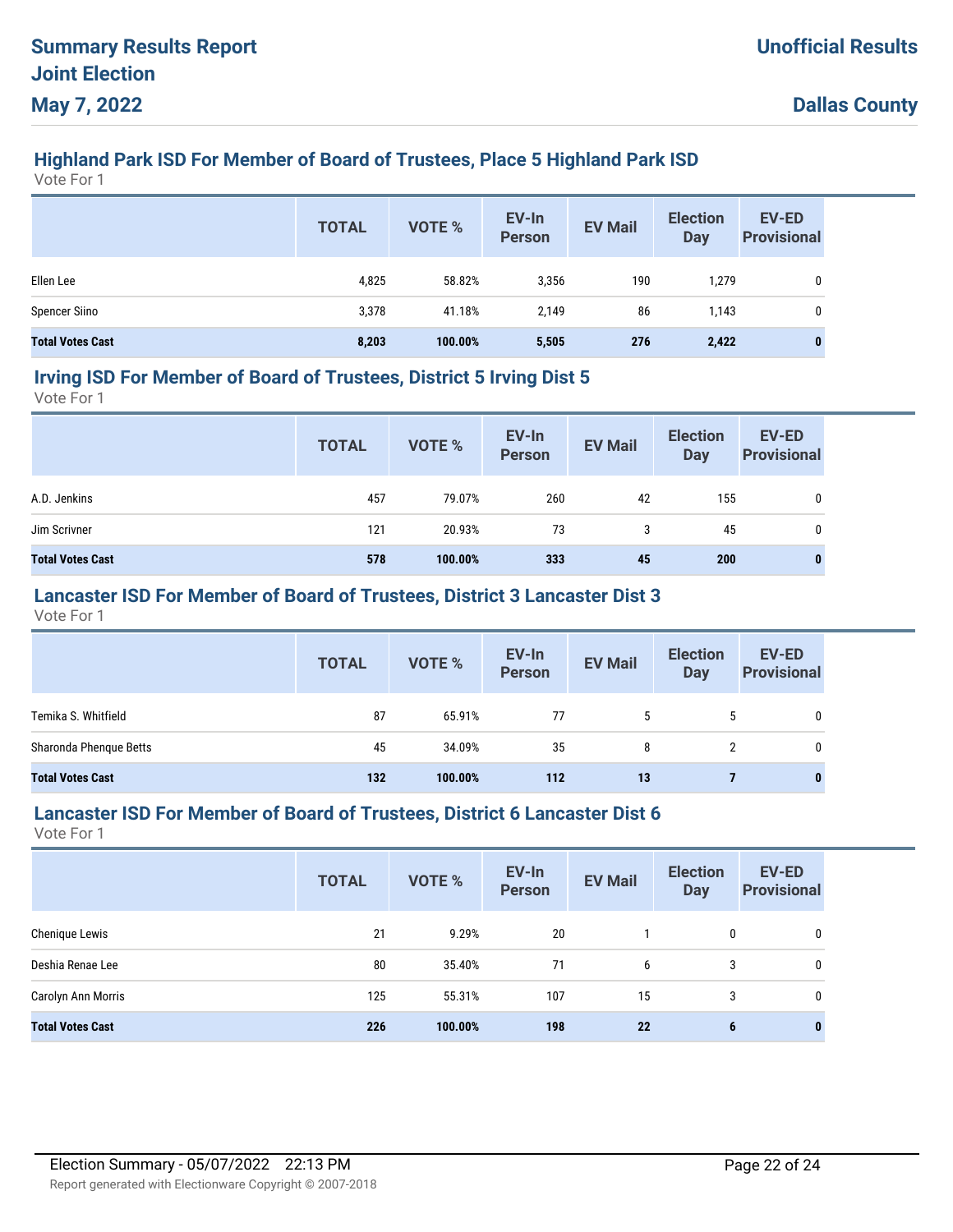## **Richardson ISD For Member of Council, Single Member District 2 Richardson Dist 2**

Vote For 1

|                         | <b>TOTAL</b> | <b>VOTE %</b> | EV-In<br><b>Person</b> | <b>EV Mail</b> | <b>Election</b><br><b>Day</b> | <b>EV-ED</b><br><b>Provisional</b> |
|-------------------------|--------------|---------------|------------------------|----------------|-------------------------------|------------------------------------|
| <b>Sherry Clemens</b>   | 1,536        | 40.88%        | 738                    | 107            | 691                           | 0                                  |
| Vanessa Pacheco         | 1,562        | 41.58%        | 624                    | 116            | 822                           | 0                                  |
| Eron Linn               | 659          | 17.54%        | 283                    | 100            | 276                           | 0                                  |
| <b>Total Votes Cast</b> | 3,757        | 100.00%       | 1,645                  | 323            | 1,789                         | 0                                  |

#### **Richardson ISD For Member of Council, Single Member District 4 Richardson Dist 4**

Vote For 1

|                         | <b>TOTAL</b> | VOTE %  | EV-In<br>Person | <b>EV Mail</b> | <b>Election</b><br>Day | <b>EV-ED</b><br><b>Provisional</b> |
|-------------------------|--------------|---------|-----------------|----------------|------------------------|------------------------------------|
| Regina Harris           | 468          | 100.00% | 160             | 82             | 226                    | 0                                  |
| <b>Total Votes Cast</b> | 468          | 100.00% | 160             | 82             | 226                    | 0                                  |

#### **Richardson ISD For Member of Council, Single Member District 5 Richardson Dist 5**

Vote For 1

|                         | <b>TOTAL</b> | <b>VOTE %</b> | EV-In<br><b>Person</b> | <b>EV Mail</b> | <b>Election</b><br><b>Day</b> | EV-ED<br><b>Provisional</b> |
|-------------------------|--------------|---------------|------------------------|----------------|-------------------------------|-----------------------------|
| Rachel McGowan          | 2,955        | 50.96%        | 1,474                  | 188            | 1,293                         | 0                           |
| Kile Brown              | 624          | 10.76%        | 253                    | 72             | 299                           | 0                           |
| Jan Stell               | 2,220        | 38.28%        | 1,224                  | 110            | 886                           | 0                           |
| <b>Total Votes Cast</b> | 5,799        | 100.00%       | 2,951                  | 370            | 2,478                         | $\bf{0}$                    |

# **Dallas College For Member of Board of Trustees, District 1 (Unexpired Term) District 1**

|                           | <b>TOTAL</b> | <b>VOTE %</b> | EV-In<br><b>Person</b> | <b>EV Mail</b> | <b>Election</b><br><b>Day</b> | <b>EV-ED</b><br><b>Provisional</b> |
|---------------------------|--------------|---------------|------------------------|----------------|-------------------------------|------------------------------------|
| Lynn Davenport            | 5,062        | 32.25%        | 2,366                  | 493            | 2,203                         | 0                                  |
| Catalina E. Garcia        | 5,659        | 36.05%        | 2,376                  | 578            | 2,705                         | 0                                  |
| Gretchen Minyard Williams | 4,977        | 31.70%        | 2,199                  | 825            | 1,953                         | 0                                  |
| <b>Total Votes Cast</b>   | 15,698       | 100.00%       | 6,941                  | 1,896          | 6,861                         | $\mathbf{0}$                       |